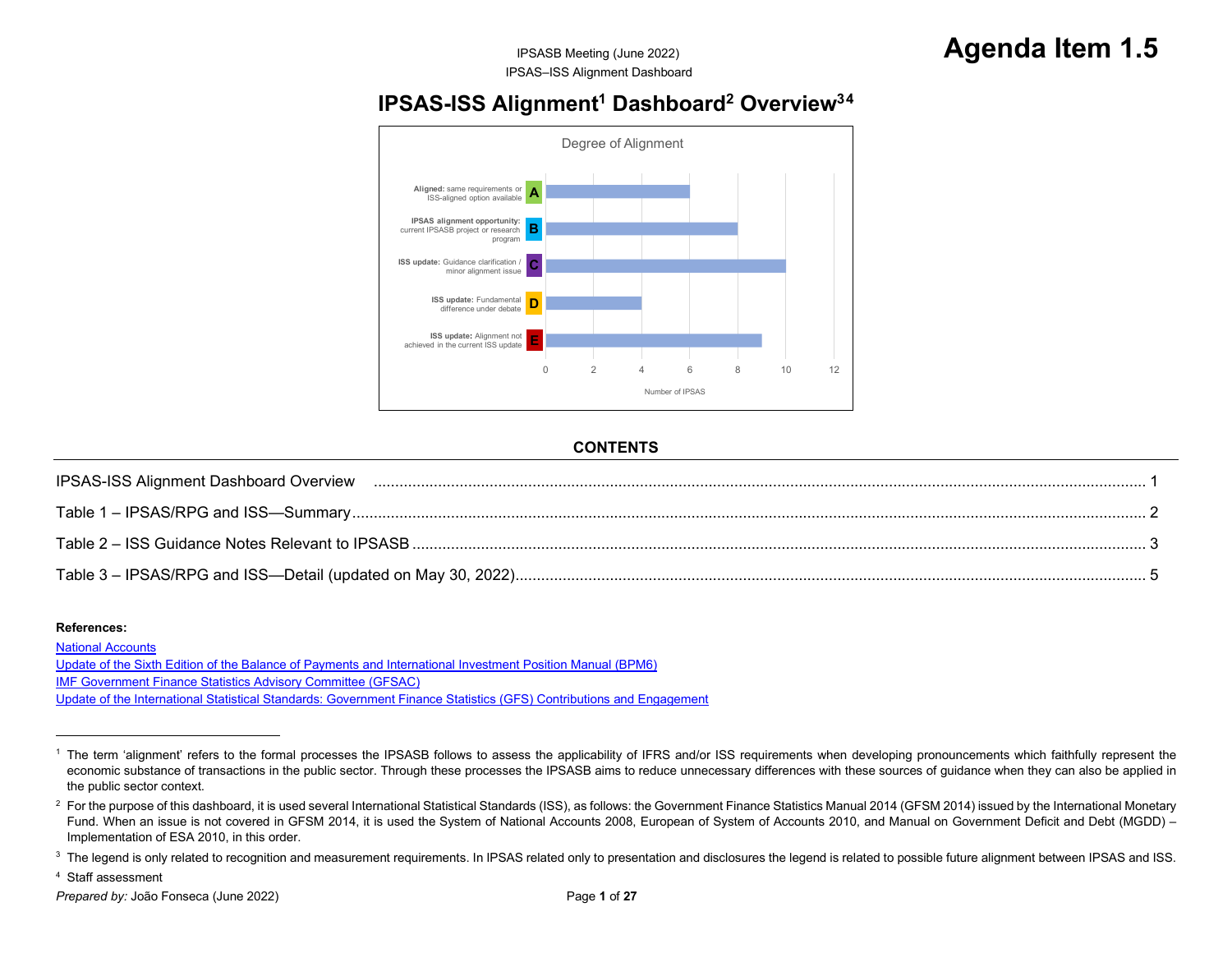<span id="page-1-38"></span><span id="page-1-37"></span><span id="page-1-36"></span><span id="page-1-35"></span><span id="page-1-34"></span><span id="page-1-33"></span><span id="page-1-32"></span><span id="page-1-31"></span><span id="page-1-30"></span><span id="page-1-29"></span><span id="page-1-28"></span><span id="page-1-27"></span><span id="page-1-26"></span><span id="page-1-25"></span><span id="page-1-24"></span><span id="page-1-23"></span><span id="page-1-22"></span><span id="page-1-21"></span><span id="page-1-20"></span><span id="page-1-19"></span><span id="page-1-18"></span><span id="page-1-17"></span><span id="page-1-16"></span><span id="page-1-15"></span><span id="page-1-14"></span><span id="page-1-13"></span><span id="page-1-12"></span><span id="page-1-11"></span><span id="page-1-10"></span><span id="page-1-9"></span><span id="page-1-8"></span><span id="page-1-7"></span><span id="page-1-6"></span><span id="page-1-5"></span><span id="page-1-4"></span><span id="page-1-3"></span><span id="page-1-2"></span><span id="page-1-1"></span><span id="page-1-0"></span>

| Table 1 - IPSAS/RPG and ISS-Summary                                                    |                                                               |                         |                                                                                          |                                                              |                           |                                                                                    |                                              |                  |
|----------------------------------------------------------------------------------------|---------------------------------------------------------------|-------------------------|------------------------------------------------------------------------------------------|--------------------------------------------------------------|---------------------------|------------------------------------------------------------------------------------|----------------------------------------------|------------------|
| <b>IPSAS/RPG</b>                                                                       | <b>ISS</b>                                                    | <b>Status</b>           | <b>IPSAS/RPG</b>                                                                         | <b>ISS</b>                                                   | <b>Status</b>             | <b>IPSAS/RPG</b>                                                                   | <b>ISS</b>                                   | <b>Status</b>    |
| 1, Presentation of Financial<br><b>Statements</b>                                      | 4.16-4.50                                                     | <b>BC</b>               | 20, Related Party Disclosures                                                            |                                                              | n/a                       | 35, Consolidated Financial<br><b>Statements</b>                                    | 3.152-3.166                                  | $\blacktriangle$ |
| 2. Cash Flow Statements                                                                | 4.32-4.35                                                     | $\overline{\mathbf{A}}$ | 21, Impairment of Non-Cash-<br><b>Generating Assets</b>                                  | 10.1-10.69                                                   | $\mathbf C$               | 36, Investments in Associates and<br><b>Joint Ventures</b>                         | 2.140-2.143:<br>A4.40                        | $\mathsf{E}$     |
| 3, Accounting Policies,<br><b>Changes in Accounting</b><br><b>Estimates and Errors</b> | A6.46                                                         | $\, {\bf B}$            | 22, Disclosure of Financial<br>Information about the General<br><b>Government Sector</b> |                                                              | $\, {\bf B}$              | 37, Joint Arrangements                                                             | 2.140-2.143;<br>A4.40                        | $\mathsf{E}$     |
| 4, The Effects of Changes in<br><b>Foreign Exchange Rates</b>                          | 3.31; 10.44                                                   | $\mathbf{A}$            | 23, Revenue from Non-Exchange<br><b>Transactions (Taxes and Transfers)</b>               | $5.1 - 5.151$ ;<br>A3.1-A3.36                                | <b>BC</b>                 | 38, Disclosure of Interests in Other<br><b>Entities</b>                            | $\overline{\phantom{m}}$                     | n/a              |
| 5, Borrowing Costs                                                                     | 6.62-6.83                                                     | $\blacktriangle$        | 24, Presentation of Budget<br><b>Information in Financial Statements</b>                 |                                                              | n/a                       | 39, Employee Benefits                                                              | A2.1-A2.66<br>7.189-7.202;<br>7.261          | $\mathbf{C}$     |
| 9, Revenue from Exchange<br><b>Transactions</b>                                        | $5.1 - 5.22$ ;<br>5.136-5.137                                 | B C                     | 26, Impairment of Cash-Generating<br><b>Assets</b>                                       | 10.1-10.69                                                   | $\mathbf{C}$              | 40, Public Sector Combinations                                                     | 7.113-7.117                                  | $\mathsf{E}$     |
| 10, Financial Reporting in<br><b>Hyperinflationary Economies</b>                       |                                                               | $\mathbf C$             | 27, Agriculture                                                                          | $7.20 - 7.33$ :<br>$7.59 - 7.63$ ;<br>10.70                  | $\mathsf E$               | 41, Financial Instruments                                                          | 7.118-7.124:<br>7.143-7.177;<br>7.203-7.226; | <b>DE</b>        |
| 11, Construction Contracts                                                             | 7.37, 7.80                                                    | B C                     | 28, Financial Instruments:<br><b>Presentation</b>                                        | 7.118-7.124;<br>7.143-7.177;<br>7.203-7.226;<br>A3.47-A3.53  | $\boldsymbol{\mathsf{A}}$ | 42, Social Benefits                                                                | A2.1-A2.66;<br>7.261                         | $\mathbf C$      |
| 12, Inventories                                                                        | $7.20 - 7.33$ ;<br>7.75-7.86;<br>10.16-10.17                  | $\vert\mathbf{E}\vert$  | 29, Financial Instruments:<br><b>Recognition and Measurement</b>                         | 7.118-7.124;<br>7.143-7.177;<br>7.203-7.226;<br>7.246; 7.262 | $\mathbf C$               | 43, Leases                                                                         | 7.108; A4.4-<br>A4.17;<br>MGDD VI.2          | <b>AE</b>        |
| 14, Events after the Reporting<br><b>Date</b>                                          | ESA 20.189<br>MGDD II.7                                       | $\mathsf{E}$            | 30, Financial Instruments:<br><b>Disclosures</b>                                         | 7.236-7.260;<br>7.262                                        | n/a                       | 44, Non-Current Assets Held for<br><b>Sale and Discontinued Operations</b>         |                                              | E                |
| 16, Investment Property                                                                | 7.4-7.12; 7.20-<br>7.33.                                      | $\, {\bf B} \,$         | 31, Intangible Assets                                                                    | $7.20 - 7.33$ ;<br>$7.64 - 7.73$ ;<br>7.104                  | $\mathsf E$               |                                                                                    |                                              |                  |
| 17, Property, Plant, and<br><b>Equipment</b>                                           | 6.53-6.61, 7.4-<br>$7.12; 7.20$ -<br>7.57; 7.74;<br>7.92-7.96 | D                       | 32, Service Concession<br><b>Arrangements: Grantor</b>                                   | A4.58-A4.65                                                  | $\mathbf D$               | RPG 1, Reporting on the Long-Term<br><b>Sustainability of an Entity's Finances</b> |                                              | n/a              |
| 18, Segment Reporting                                                                  |                                                               | $\, {\bf B}$            | 33, First-time Adoption of Accrual<br><b>Basis IPSASs</b>                                | $\overline{\phantom{0}}$                                     | n/a                       | <b>RPG 2, Financial Statement</b><br><b>Discussion and Analysis</b>                |                                              | n/a              |
| 19, Provisions, Contingent<br><b>Liabilities and Contingent</b><br>Assets              | 7.251-7.260                                                   | D                       | 34, Separate Financial Statements                                                        |                                                              | n/a                       | <b>RPG 3, Reporting Service</b><br><b>Performance Information</b>                  |                                              | n/a              |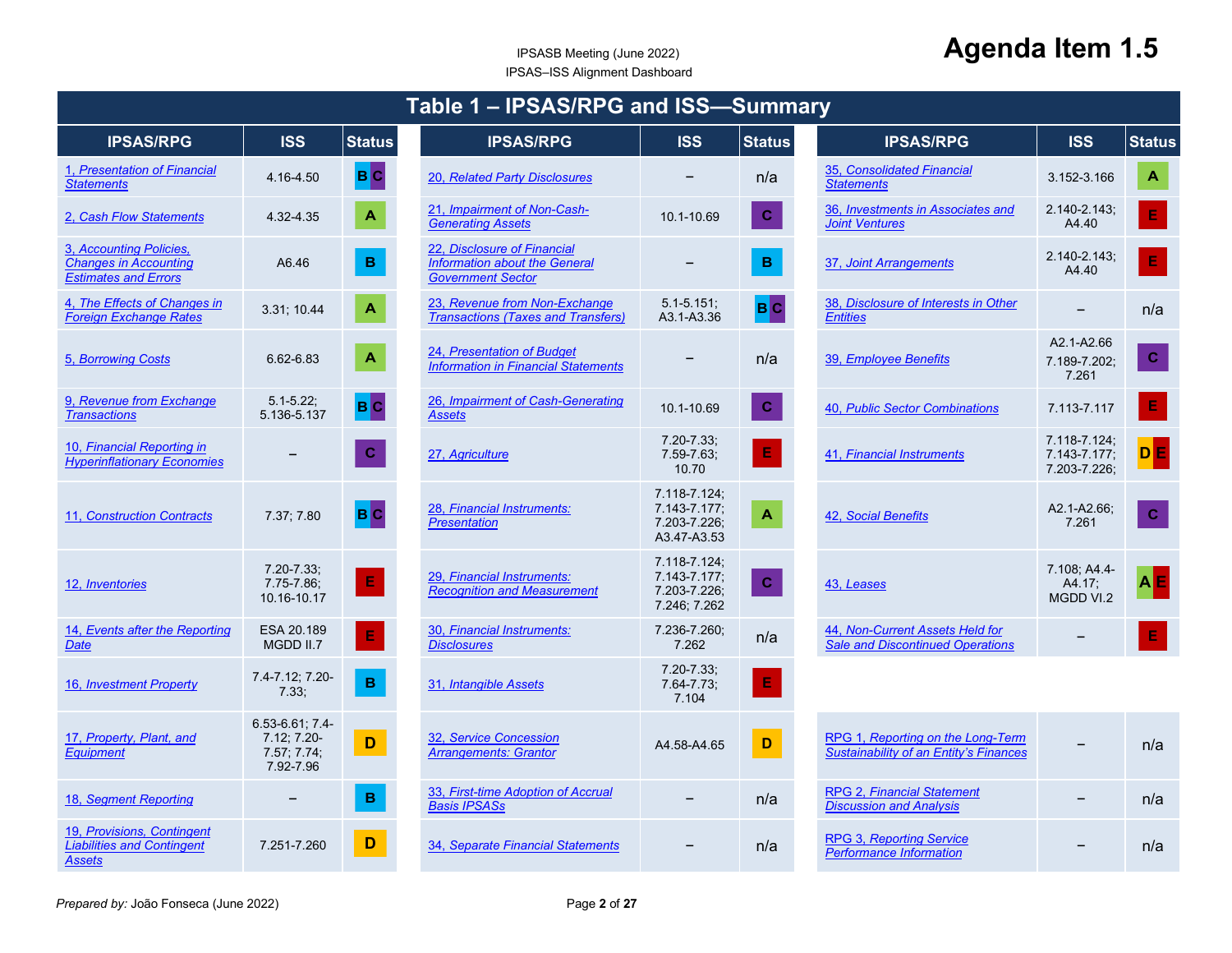<span id="page-2-0"></span>

|                         |                                 | Table 2 - ISS Guidance Notes Relevant to IPSASB                                       |                               |
|-------------------------|---------------------------------|---------------------------------------------------------------------------------------|-------------------------------|
| <b>Guidance</b><br>note | <b>Relevant IPSAS</b>           | <b>Issue</b>                                                                          | Degree of<br><b>Alignment</b> |
|                         |                                 | <b>Communication Task Team</b>                                                        |                               |
| CM.D                    | <b>IPSAS Glossary</b>           | Terminology and "Branding" of the macroeconomic accounting frameworks                 |                               |
| CM.E                    |                                 | Taxonomy for Macroeconomic Accounting Frameworks                                      |                               |
|                         |                                 | Joint Financial and Payments Systems Task Team                                        |                               |
|                         |                                 |                                                                                       |                               |
| F.3                     | IPSAS 41, Financial Instruments | Reverse transactions                                                                  |                               |
| F.5                     |                                 | <b>Treatment of Credit Default Swaps</b>                                              |                               |
| F.8                     |                                 | Valuation of debt securities at both market and nominal value                         |                               |
| F.9                     |                                 | Valuation of loans (fair value) (including nonperforming loans)                       |                               |
| F.10                    |                                 | <b>Treatment of Cash Collateral</b>                                                   |                               |
| F.14                    |                                 | Treatment of factoring transactions                                                   |                               |
| F.15                    |                                 | Debt concessionality                                                                  |                               |
| F.16                    |                                 | <b>Subscription Rights</b>                                                            |                               |
|                         |                                 | <b>Wellbeing and Sustainability Task Team</b>                                         |                               |
| WS.2(1)                 | Natural Resources project       | Refining economic ownership of natural resources                                      | $\mathbf{D}$                  |
| WS.2(2)                 |                                 | Accounting for biological resources                                                   | $\mathbf D$                   |
| WS.2(3)                 |                                 | Stronger guidance on valuation methods including net present value (NPV) calculations | $\mathbf D$                   |
| WS.2(5)                 |                                 | <b>SEEA</b> classifications                                                           | $\,$ D                        |
| WS.2(6)                 |                                 | Recording of the 'regular' environmental taxes and subsidies in the SNA&SEEA          | D                             |
| WS.2(7)                 |                                 | Distinction between recording a tax or a services transaction                         | D                             |
| WS.2(8)                 |                                 | Recording of pollution permits                                                        | D                             |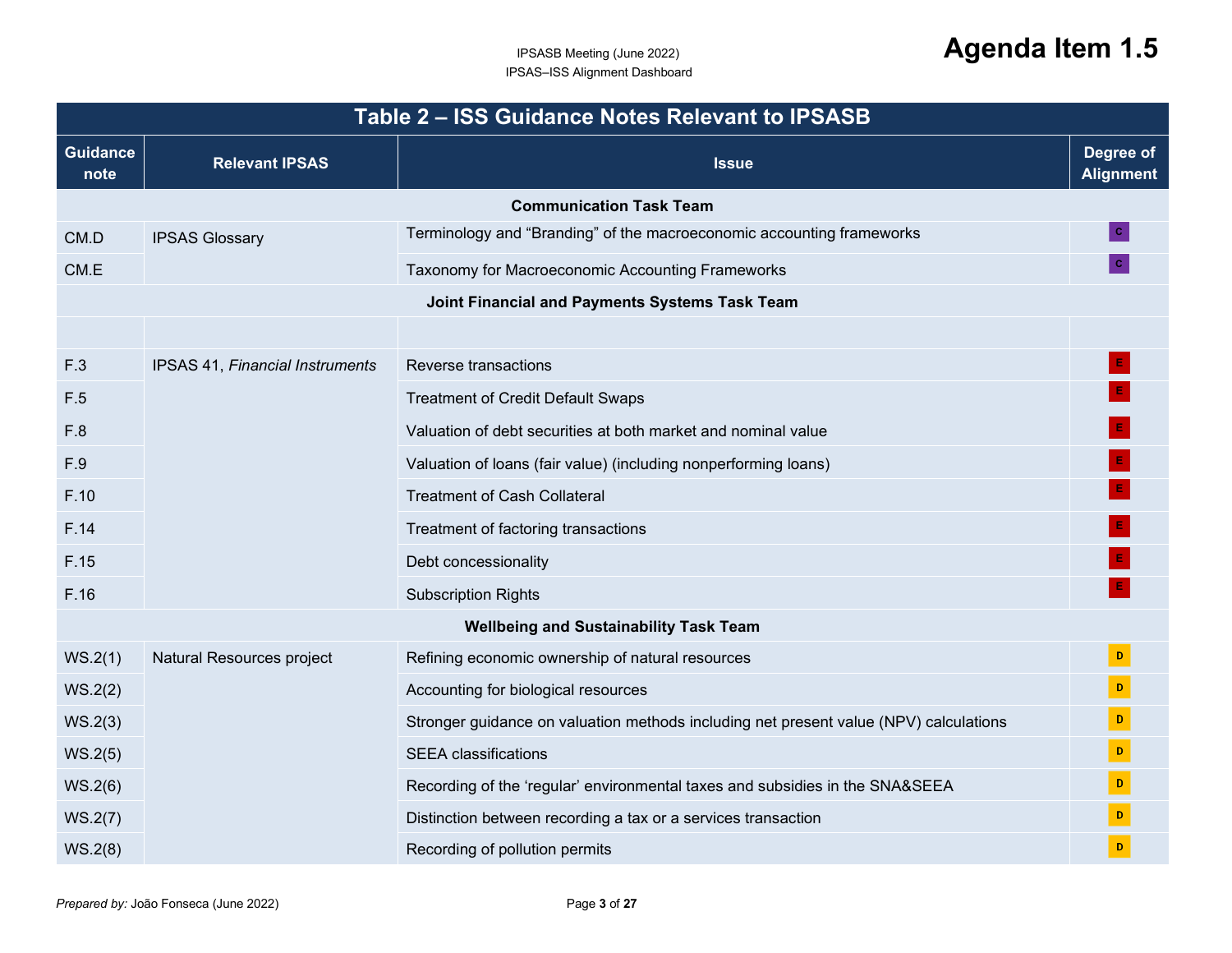|                         | Table 2 - ISS Guidance Notes Relevant to IPSASB                                                                                           |                                                                                                                            |                               |  |  |  |  |  |
|-------------------------|-------------------------------------------------------------------------------------------------------------------------------------------|----------------------------------------------------------------------------------------------------------------------------|-------------------------------|--|--|--|--|--|
| <b>Guidance</b><br>note | <b>Relevant IPSAS</b>                                                                                                                     | <b>Issue</b>                                                                                                               | Degree of<br><b>Alignment</b> |  |  |  |  |  |
| WS.2(10)                |                                                                                                                                           | Recording of depletion                                                                                                     | $\mathbf{D}^-$                |  |  |  |  |  |
| WS.2(9)                 | IPSAS 19, Provisions, Contingent                                                                                                          | Recording of provisions                                                                                                    | $\mathbf{D}^{\top}$           |  |  |  |  |  |
| <b>WS.5</b>             | <b>Liabilities, and Contingent Assets</b>                                                                                                 | Health and social conditions                                                                                               | $\mathbf{D}^{\top}$           |  |  |  |  |  |
| <b>SW.4</b>             | IPSAS 19, Provisions, Contingent<br>Liabilities, and Contingent Assets<br>and IPSAS 31, Intangible Assets                                 | Education and human capital                                                                                                |                               |  |  |  |  |  |
|                         |                                                                                                                                           | <b>Current Account Task Team</b>                                                                                           |                               |  |  |  |  |  |
| C <sub>5.1</sub>        | IPSAS 43, Leases                                                                                                                          | Statistical impact of the change in treatment of operating leases in business accounting                                   |                               |  |  |  |  |  |
| C.5.2                   |                                                                                                                                           | Economic ownership in the context of financial and operating lease transactions pertaining, in<br>particular, to aircrafts | $A$ $E$                       |  |  |  |  |  |
| C.8                     | IPSAS 23, Revenue from Non-<br>exchange Transactions (Taxes and<br>Transfers)<br>ED 71, Revenue without<br><b>Performance Obligations</b> | Recording penalties and fines                                                                                              |                               |  |  |  |  |  |
|                         |                                                                                                                                           | <b>Direct Investment Task Team</b>                                                                                         |                               |  |  |  |  |  |
| D.2                     | <b>IPSAS 41, Financial Instruments</b>                                                                                                    | Valuation of unlisted equity in direct investment                                                                          |                               |  |  |  |  |  |
| D.4                     |                                                                                                                                           | Treatment of Collective Investment Institutions                                                                            |                               |  |  |  |  |  |
| D.6                     |                                                                                                                                           | <b>Corporate Inversions</b>                                                                                                |                               |  |  |  |  |  |
| D.8                     | IPSAS 32, Service Concession<br>Arrangements: Grantor                                                                                     | Public-private partnerships (PPPs)                                                                                         | $\mathbf{D}$                  |  |  |  |  |  |
|                         |                                                                                                                                           | <b>Globalization Task Team</b>                                                                                             |                               |  |  |  |  |  |
| G.2                     | IPSAS 41, Financial Instruments                                                                                                           | <b>Treatment of SPEs</b>                                                                                                   |                               |  |  |  |  |  |
| G.3                     | IPSAS 31, Intangible Assets                                                                                                               | Economic ownership and recording of IPP                                                                                    | D                             |  |  |  |  |  |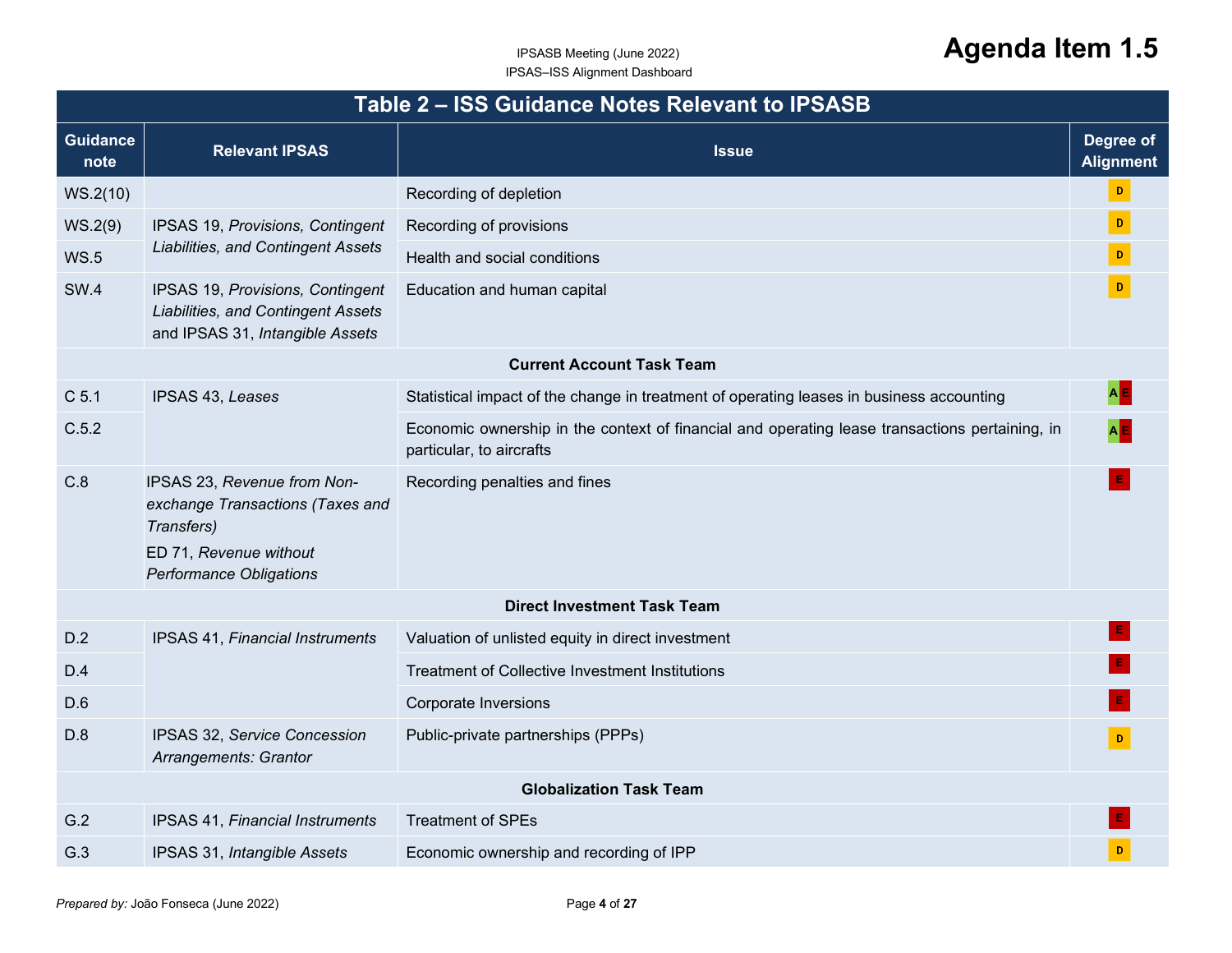<span id="page-4-1"></span><span id="page-4-0"></span>

|                                                | Table 3 - IPSAS/RPG and ISS-Detail (updated on May 30, 2022)                    |     |  |                                                                                                                                                                                                                                                                                                                                                                                                                                                                                                                                                                                                                                                                                                                                                                                                                                                                                                                                                                                                                                                                                                                                                                                                                                                                                                                                                                                                                                                                                                                                                          |                                                                                                                                                                                                                                                                                                                                                                                                                            |  |  |  |
|------------------------------------------------|---------------------------------------------------------------------------------|-----|--|----------------------------------------------------------------------------------------------------------------------------------------------------------------------------------------------------------------------------------------------------------------------------------------------------------------------------------------------------------------------------------------------------------------------------------------------------------------------------------------------------------------------------------------------------------------------------------------------------------------------------------------------------------------------------------------------------------------------------------------------------------------------------------------------------------------------------------------------------------------------------------------------------------------------------------------------------------------------------------------------------------------------------------------------------------------------------------------------------------------------------------------------------------------------------------------------------------------------------------------------------------------------------------------------------------------------------------------------------------------------------------------------------------------------------------------------------------------------------------------------------------------------------------------------------------|----------------------------------------------------------------------------------------------------------------------------------------------------------------------------------------------------------------------------------------------------------------------------------------------------------------------------------------------------------------------------------------------------------------------------|--|--|--|
|                                                |                                                                                 |     |  |                                                                                                                                                                                                                                                                                                                                                                                                                                                                                                                                                                                                                                                                                                                                                                                                                                                                                                                                                                                                                                                                                                                                                                                                                                                                                                                                                                                                                                                                                                                                                          |                                                                                                                                                                                                                                                                                                                                                                                                                            |  |  |  |
|                                                | <b>ISS</b><br><b>IPSAS</b><br><b>Status</b><br><b>Recognition / Measurement</b> |     |  | <b>Presentation / Disclosures</b>                                                                                                                                                                                                                                                                                                                                                                                                                                                                                                                                                                                                                                                                                                                                                                                                                                                                                                                                                                                                                                                                                                                                                                                                                                                                                                                                                                                                                                                                                                                        | <b>Alignment Opportunities</b>                                                                                                                                                                                                                                                                                                                                                                                             |  |  |  |
|                                                | <b>Presentation of Financial Statements</b>                                     |     |  |                                                                                                                                                                                                                                                                                                                                                                                                                                                                                                                                                                                                                                                                                                                                                                                                                                                                                                                                                                                                                                                                                                                                                                                                                                                                                                                                                                                                                                                                                                                                                          |                                                                                                                                                                                                                                                                                                                                                                                                                            |  |  |  |
| <b>IPSAS1</b><br>(Revised<br>December<br>2006) | 4.16-4.50                                                                       | B C |  | • IPSAS 1 and GFS have different names for the financial<br>statements.<br>• The GFS Statement of Other Economic Flows is partly captured in<br>the IPSAS Statement of Financial Position, Statement of Changes<br>in Net Assets/Equity and Statement of Financial Performance.<br>• IPSAS 1 requires that assets and liabilities be presented as<br>current and noncurrent, except when a presentation based on<br>liquidity provides information that is faithfully representative and is<br>more relevant. GFS does not make this distinction in its financial<br>statements, but allows a supplementary table on the maturity<br>structure of government's financial assets and liabilities to be<br>compiled.<br>• IPSAS 1 does not require assets to be presented as financial and<br>nonfinancial, while GFS requires.<br>• IPSAS 1 does not require the presentation of financial assets and<br>liabilities as domestic and foreign/external, while GFS requires.<br>• IPSAS 1 does not require or permit liabilities to be presented in<br>the Statement of Financial Position classified by sector of the<br>counterparty and maturity, while GFS permits.<br>• The minimum items to be presented in the financial statements<br>are different.<br>• IPSAS 1 requires only as minimum comparative information for<br>the preceding period, while GFS information is usually presented<br>in a time series of data.<br>• The Classification of Functions of Government (COFOG) is only<br>used in GFS.<br>• IPSAS 1 uses different terminology. | <b>IPSASB</b><br>• B. IPSASB project on<br><b>Presentation of Financial</b><br>Statements in the Public Sector.<br>• B. IPSASB project on<br><b>Presentation of Financial</b><br>Statements in the Public Sector<br>for enhanced alignment with<br>Classification of Functions of<br>Government (COFOG)<br>categories.<br><b>ISS</b><br>• C. Opportunity to align<br>presentation of financial of<br>financial statements. |  |  |  |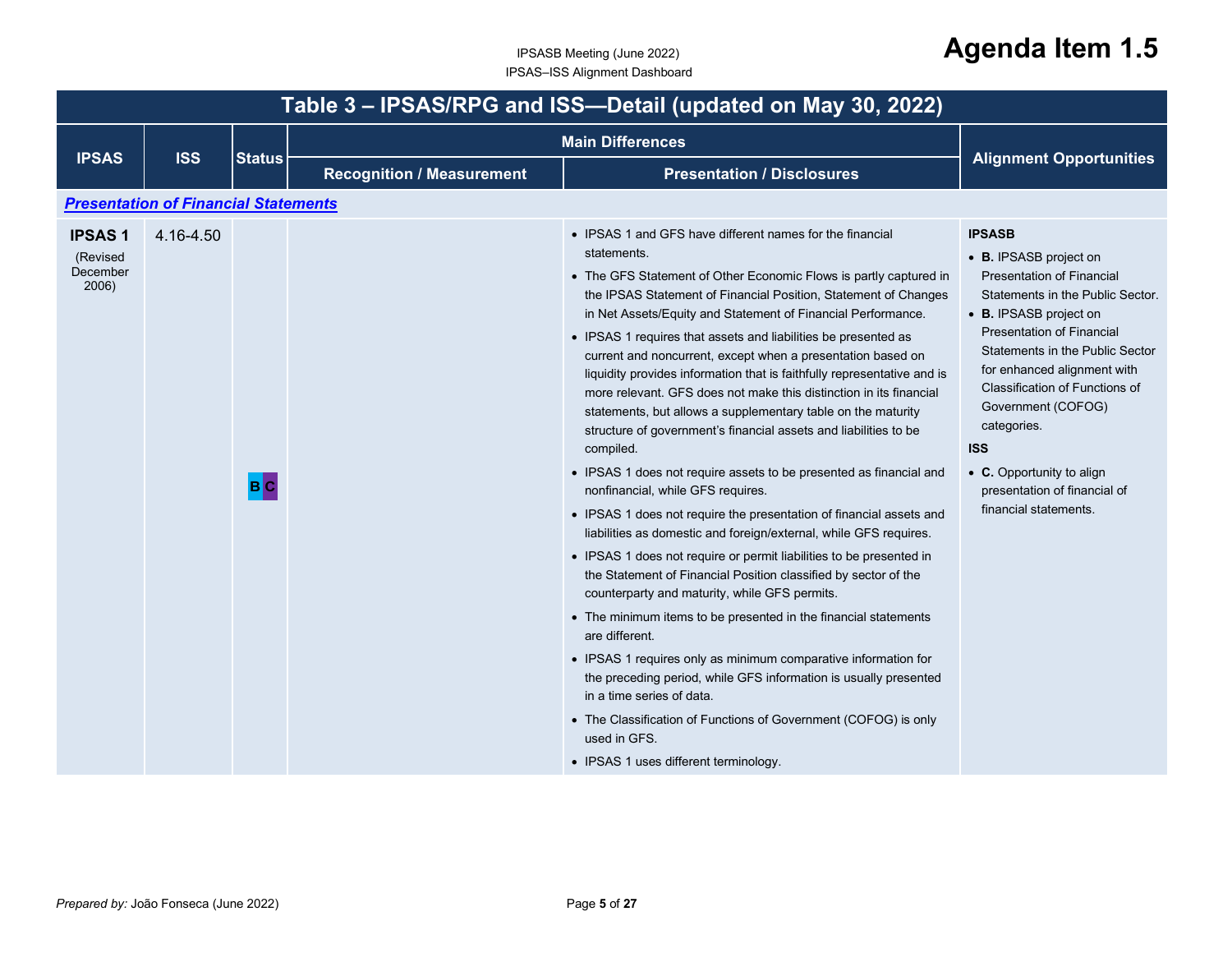## <span id="page-5-0"></span>IPSASB Meeting (June 2022) **Agenda Item 1.5**

|                              | Table 3 - IPSAS/RPG and ISS-Detail |               |                                  |                                                                                                                                                                                                                                                                                                                                                                                                                    |                                          |  |  |
|------------------------------|------------------------------------|---------------|----------------------------------|--------------------------------------------------------------------------------------------------------------------------------------------------------------------------------------------------------------------------------------------------------------------------------------------------------------------------------------------------------------------------------------------------------------------|------------------------------------------|--|--|
|                              |                                    | <b>Status</b> |                                  | <b>Main Differences</b>                                                                                                                                                                                                                                                                                                                                                                                            |                                          |  |  |
| <b>IPSAS</b>                 | <b>ISS</b>                         |               | <b>Recognition / Measurement</b> | <b>Presentation / Disclosures</b>                                                                                                                                                                                                                                                                                                                                                                                  | <b>Alignment Opportunities</b>           |  |  |
|                              | <b>Cash Flow Statements</b>        |               |                                  |                                                                                                                                                                                                                                                                                                                                                                                                                    |                                          |  |  |
| <b>IPSAS 2</b><br>(May 2000) | 4.32-4.35                          | A             |                                  | • IPSAS 2 and GFS have different names for<br>the financial statement.<br>• IPSAS 2 does not require the presentation<br>of cash flows from financing activities as<br>domestic and external, while GFS requires.<br>• IPSAS 2 uses different terminology.<br>• IPSAS 2 encourages disclosure of a<br>reconciliation of surplus or deficit to<br>operating cash flows in the notes to the<br>financial statements. | • No alignment opportunities identified. |  |  |

#### *Accounting Policies, Changes in Accounting Estimates and Errors*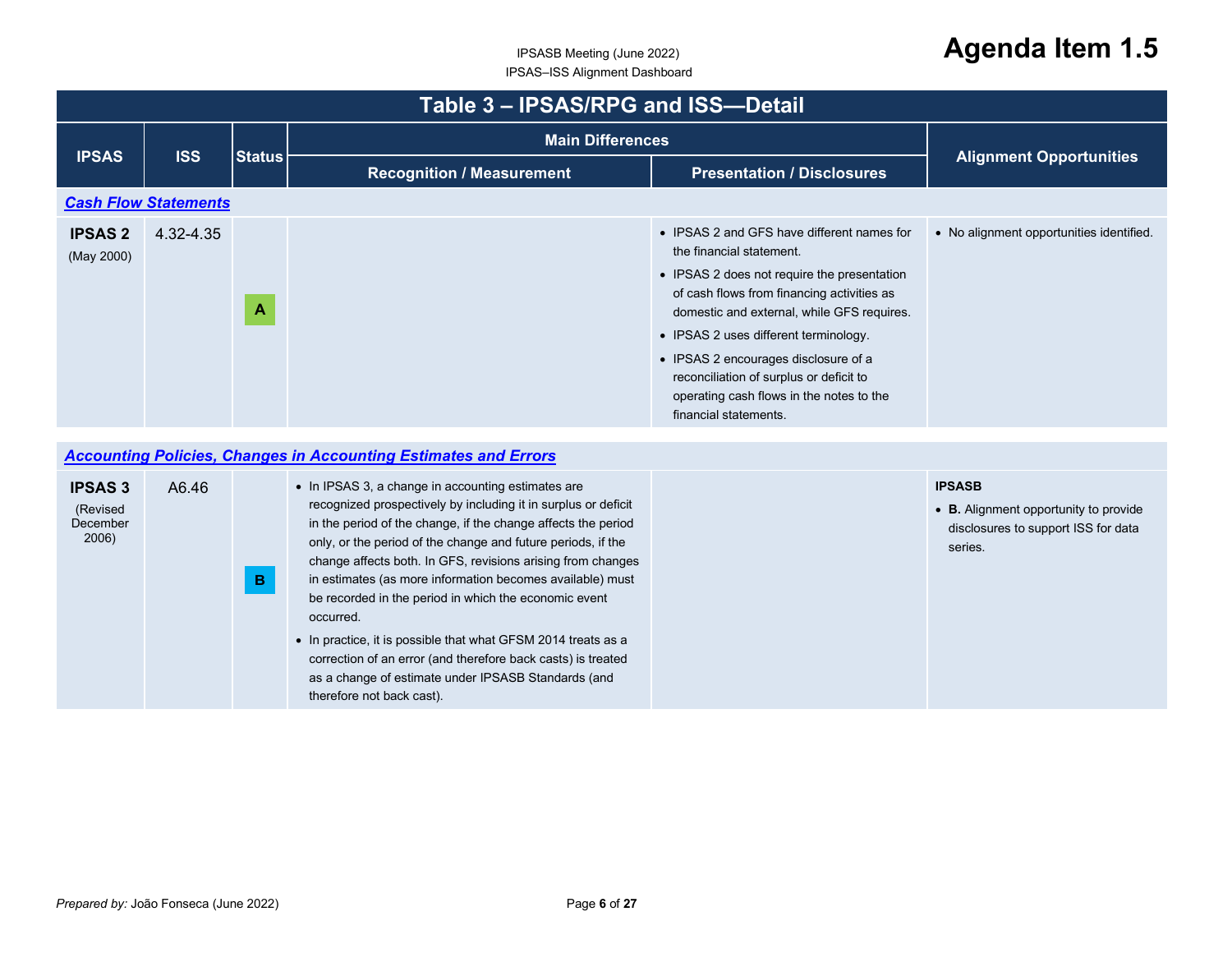| <b>Main Differences</b><br><b>ISS</b><br><b>IPSAS</b><br><b>Alignment Opportunities</b><br><b>Status</b><br><b>Recognition / Measurement</b><br><b>Presentation / Disclosures</b><br>The Effects of Changes in Foreign Exchange Rates<br>• In IPSAS 4, exchange rates differences arising on the<br>• No alignment opportunities identified.<br><b>IPSAS4</b><br>3.31;<br>settlement of monetary items, or on translating monetary<br>10.44<br>(Revised<br>items at rates different from those at which they were<br>April 2008)<br>translated on initial recognition during the period or in<br>previous financial statements are presented in surplus or<br>deficit in the period in which they arise.<br>• In IPSAS 4, exchange differences arising on a monetary<br>item that forms part of a reporting entity's net investment<br>in a foreign operation shall be presented in surplus or<br>deficit in the separate financial statements of the reporting<br>entity or the individual financial statements of the foreign<br>$\mathbf{A}$<br>operation, as appropriate.<br>• In IPSAS 4, in the financial statements that include the<br>foreign operation and the reporting entity (e.g.,<br>consolidated financial statements when the foreign<br>operation is a controlled entity), such exchange | Table 3 - IPSAS/RPG and ISS-Detail |  |  |  |  |  |  |  |
|------------------------------------------------------------------------------------------------------------------------------------------------------------------------------------------------------------------------------------------------------------------------------------------------------------------------------------------------------------------------------------------------------------------------------------------------------------------------------------------------------------------------------------------------------------------------------------------------------------------------------------------------------------------------------------------------------------------------------------------------------------------------------------------------------------------------------------------------------------------------------------------------------------------------------------------------------------------------------------------------------------------------------------------------------------------------------------------------------------------------------------------------------------------------------------------------------------------------------------------------------------------------------------------------------------|------------------------------------|--|--|--|--|--|--|--|
|                                                                                                                                                                                                                                                                                                                                                                                                                                                                                                                                                                                                                                                                                                                                                                                                                                                                                                                                                                                                                                                                                                                                                                                                                                                                                                            |                                    |  |  |  |  |  |  |  |
|                                                                                                                                                                                                                                                                                                                                                                                                                                                                                                                                                                                                                                                                                                                                                                                                                                                                                                                                                                                                                                                                                                                                                                                                                                                                                                            |                                    |  |  |  |  |  |  |  |
|                                                                                                                                                                                                                                                                                                                                                                                                                                                                                                                                                                                                                                                                                                                                                                                                                                                                                                                                                                                                                                                                                                                                                                                                                                                                                                            |                                    |  |  |  |  |  |  |  |
| differences are recognized initially in a separate<br>component of net assets/equity, and presented in surplus<br>or deficit on disposal of the net investment.<br>• In GFS, foreign exchange gains or losses are presented<br>as other economic flows.<br>• IPSAS 4 uses different terminology.                                                                                                                                                                                                                                                                                                                                                                                                                                                                                                                                                                                                                                                                                                                                                                                                                                                                                                                                                                                                           |                                    |  |  |  |  |  |  |  |

|  |  | Borrowing Costs |  |
|--|--|-----------------|--|
|  |  |                 |  |

| <b>IPSAS 5</b><br>(May 2000) | 6.62-6.83<br>A | • IPSAS 5 permits borrowing costs that<br>are directly attributable to the<br>acquisition, construction, or production<br>of a qualifying asset to be capitalized<br>as part of the cost of that asset. GFS<br>does not have this permission-all<br>borrowing costs as expensed. | • IPSAS 5 uses different terminology. | • No alignment opportunities identified. |
|------------------------------|----------------|----------------------------------------------------------------------------------------------------------------------------------------------------------------------------------------------------------------------------------------------------------------------------------|---------------------------------------|------------------------------------------|
|------------------------------|----------------|----------------------------------------------------------------------------------------------------------------------------------------------------------------------------------------------------------------------------------------------------------------------------------|---------------------------------------|------------------------------------------|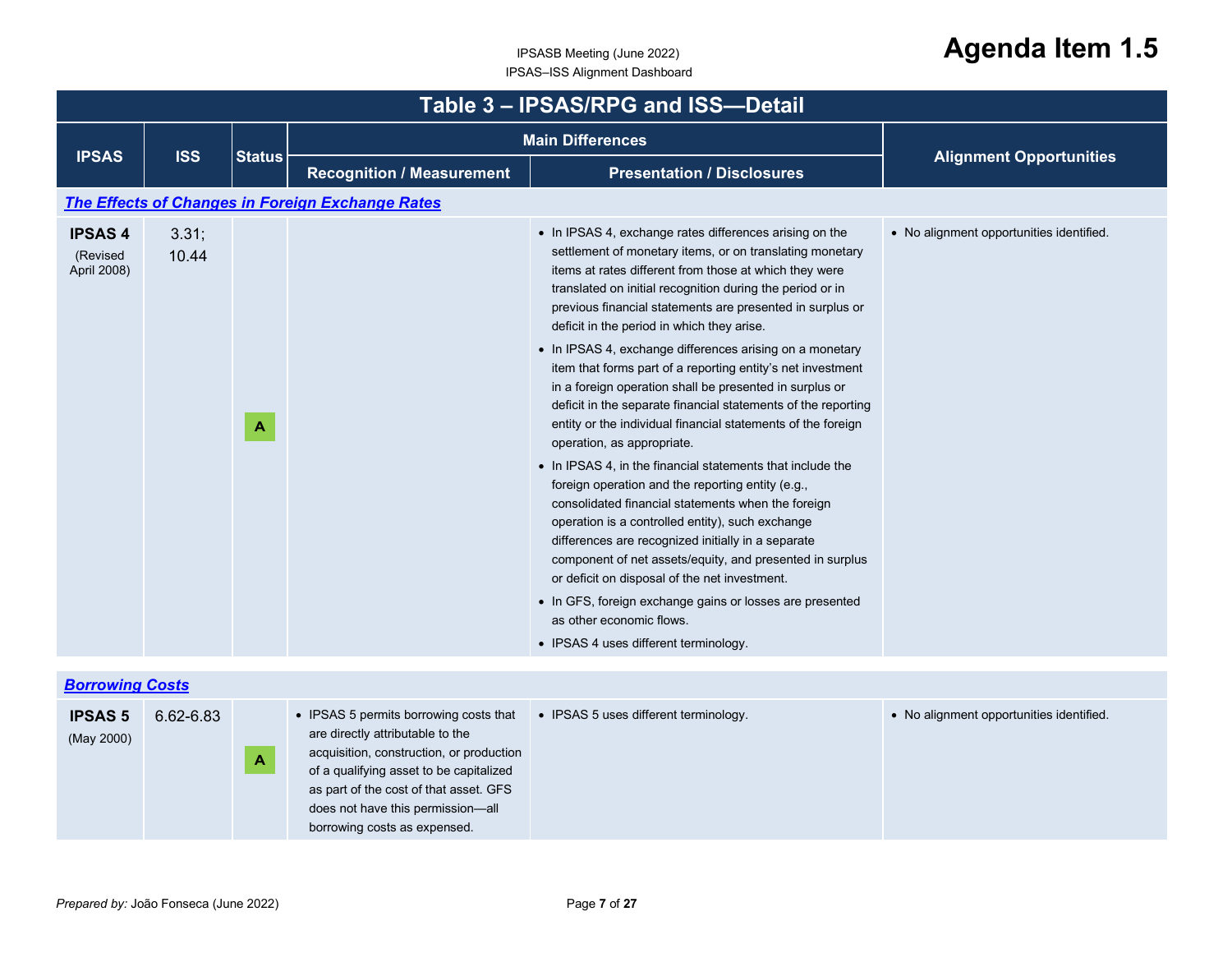<span id="page-7-1"></span><span id="page-7-0"></span>

| Table 3 - IPSAS/RPG and ISS-Detail |                                                           |               |                                                                                                                                                                                                                                                                                                                                                                                                                                                                                                                                                                                                                                                                                                                                                                                                                                                                                                                                                                                                                                                                                                                                                                                                                                                                                                                                                                                                           |                                                                                                                                                                                                                                                                                             |                                                                                                                                                                                                                                                                                                                                                                                                                         |  |  |  |
|------------------------------------|-----------------------------------------------------------|---------------|-----------------------------------------------------------------------------------------------------------------------------------------------------------------------------------------------------------------------------------------------------------------------------------------------------------------------------------------------------------------------------------------------------------------------------------------------------------------------------------------------------------------------------------------------------------------------------------------------------------------------------------------------------------------------------------------------------------------------------------------------------------------------------------------------------------------------------------------------------------------------------------------------------------------------------------------------------------------------------------------------------------------------------------------------------------------------------------------------------------------------------------------------------------------------------------------------------------------------------------------------------------------------------------------------------------------------------------------------------------------------------------------------------------|---------------------------------------------------------------------------------------------------------------------------------------------------------------------------------------------------------------------------------------------------------------------------------------------|-------------------------------------------------------------------------------------------------------------------------------------------------------------------------------------------------------------------------------------------------------------------------------------------------------------------------------------------------------------------------------------------------------------------------|--|--|--|
|                                    |                                                           |               | <b>Main Differences</b>                                                                                                                                                                                                                                                                                                                                                                                                                                                                                                                                                                                                                                                                                                                                                                                                                                                                                                                                                                                                                                                                                                                                                                                                                                                                                                                                                                                   |                                                                                                                                                                                                                                                                                             |                                                                                                                                                                                                                                                                                                                                                                                                                         |  |  |  |
| <b>IPSAS</b>                       | <b>ISS</b>                                                | <b>Status</b> | <b>Recognition / Measurement</b>                                                                                                                                                                                                                                                                                                                                                                                                                                                                                                                                                                                                                                                                                                                                                                                                                                                                                                                                                                                                                                                                                                                                                                                                                                                                                                                                                                          | <b>Presentation /</b><br><b>Disclosures</b>                                                                                                                                                                                                                                                 | <b>Alignment Opportunities</b>                                                                                                                                                                                                                                                                                                                                                                                          |  |  |  |
|                                    | <b>Revenue from Exchange Transactions</b>                 |               |                                                                                                                                                                                                                                                                                                                                                                                                                                                                                                                                                                                                                                                                                                                                                                                                                                                                                                                                                                                                                                                                                                                                                                                                                                                                                                                                                                                                           |                                                                                                                                                                                                                                                                                             |                                                                                                                                                                                                                                                                                                                                                                                                                         |  |  |  |
| <b>IPSAS 9</b><br>(July 2001)      | $5.1 -$<br>5.22;<br>$5.136 -$<br>5.137                    | B C           | • In IPSAS 9, dividends are recognized when the shareholder's or the<br>entity's right to receive payment is established provided that it is<br>probable that the economics benefits or service potential associated with<br>the transaction will flow to the entity and the amount of the revenue can<br>be measured reliably. In GFS, the time of recording depends on the<br>unit's decision regarding when to distribute income:<br>For public corporations where government or another public<br>(a)<br>corporation is the only shareholder and the shares are not public<br>traded, the dividends are recorded at the time they are payable;<br>and<br>For quoted shares, dividends are recorded at the point at which<br>(b)<br>the share price starts to be quoted on an 'ex-dividend' basis.<br>• In IPSAS 9, all types of dividends are recognized as revenue. In GFS:<br>(a) "Super-dividends" (any dividends declared greatly in excess of<br>the recent level of dividends and earnings) should be recorded as<br>a transaction in financial assets, specifically the withdrawal of<br>owners' equity from the corporation; and<br>"Interim dividends" (dividend payments during a reporting period, before<br>the final operating result of a corporation is known) should be recorded as<br>a financial advance to the shareholder in transactions in financial assets<br>and liabilities. | • IPSAS 9 does not<br>distinguish "normal<br>dividends', "super-<br>dividends", and<br>"interim dividends".<br>GFS makes this<br>distinction.<br>• IPSAS 9 uses<br>different terminology.<br>• IPSAS 9 provides a<br>list of disclosures.<br>GFS does not provide<br>a list of disclosures. | <b>IPSASB</b><br>• B. IPSASB Revenue project introduces the<br>control/performance obligation approach<br><b>ISS</b><br>• C. Alignment opportunity to introduce more detailed<br>guidance and to align this with a<br>control/performance obligation approach to revenue<br>recognition.<br><b>ISS Guidance Notes Relevant for IPSASB</b><br>• C.8 Recording of Fines and Penalties (Draft<br><b>Guidance Note C.8)</b> |  |  |  |
|                                    | <b>Financial Reporting in Hyperinflationary Economies</b> |               |                                                                                                                                                                                                                                                                                                                                                                                                                                                                                                                                                                                                                                                                                                                                                                                                                                                                                                                                                                                                                                                                                                                                                                                                                                                                                                                                                                                                           |                                                                                                                                                                                                                                                                                             |                                                                                                                                                                                                                                                                                                                                                                                                                         |  |  |  |
| <b>IPSAS10</b><br>(July 2001)      |                                                           | C             |                                                                                                                                                                                                                                                                                                                                                                                                                                                                                                                                                                                                                                                                                                                                                                                                                                                                                                                                                                                                                                                                                                                                                                                                                                                                                                                                                                                                           |                                                                                                                                                                                                                                                                                             | <b>ISS</b><br>• C. No specific detailed guidance in GFS.<br>Alignment opportunity to include more guidance<br>aligned with IPSAS 10.                                                                                                                                                                                                                                                                                    |  |  |  |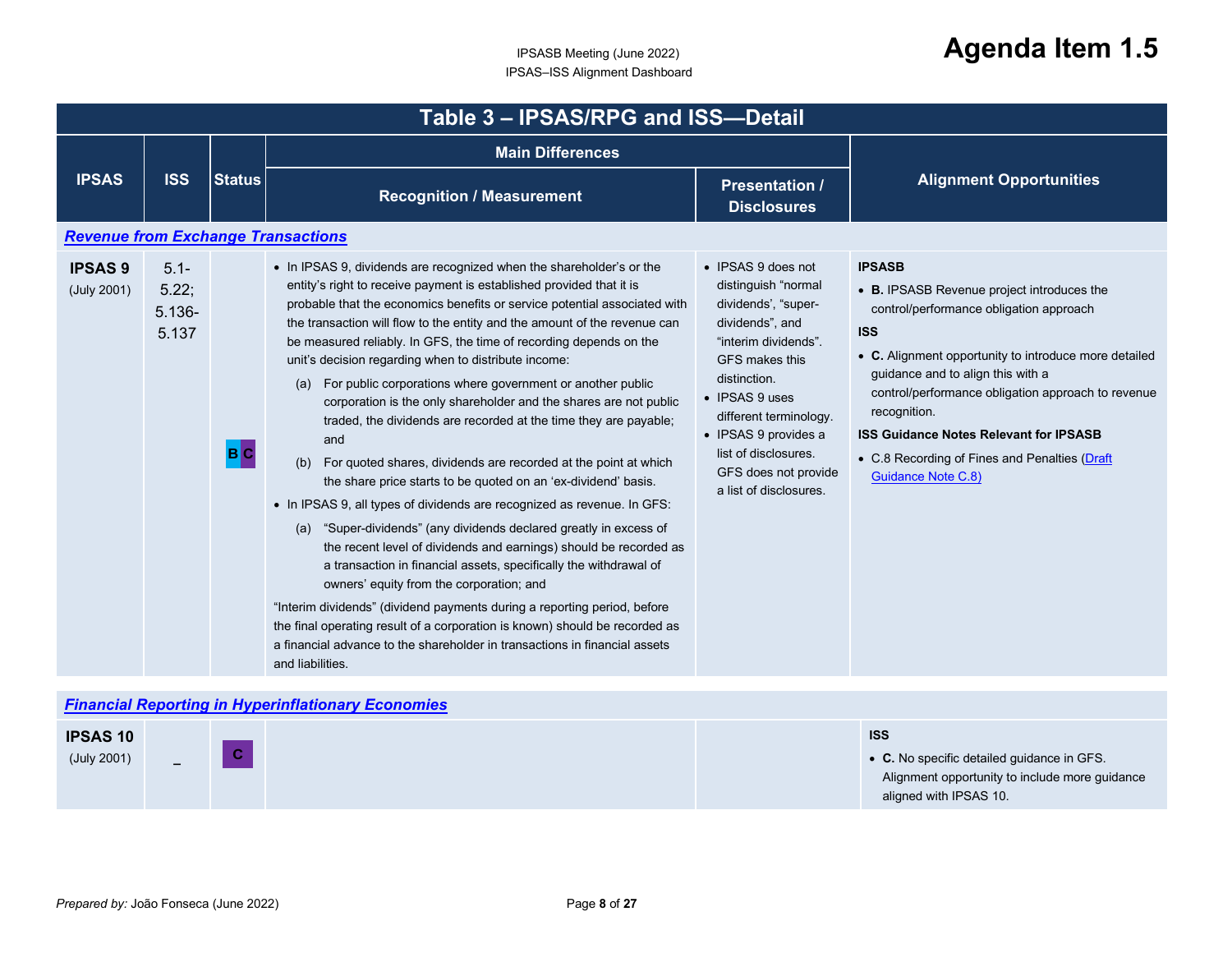<span id="page-8-1"></span><span id="page-8-0"></span>

| Table 3 - IPSAS/RPG and ISS-Detail |                               |               |                                                                                                                                                                                                                                                                            |                                                                                                                                            |                                                                                                                                                                                                                                                                                             |  |
|------------------------------------|-------------------------------|---------------|----------------------------------------------------------------------------------------------------------------------------------------------------------------------------------------------------------------------------------------------------------------------------|--------------------------------------------------------------------------------------------------------------------------------------------|---------------------------------------------------------------------------------------------------------------------------------------------------------------------------------------------------------------------------------------------------------------------------------------------|--|
| <b>IPSAS</b>                       |                               |               | <b>Main Differences</b>                                                                                                                                                                                                                                                    |                                                                                                                                            |                                                                                                                                                                                                                                                                                             |  |
|                                    | <b>ISS</b>                    | <b>Status</b> | <b>Recognition / Measurement</b>                                                                                                                                                                                                                                           | <b>Presentation / Disclosures</b>                                                                                                          | <b>Alignment Opportunities</b>                                                                                                                                                                                                                                                              |  |
|                                    | <b>Construction Contracts</b> |               |                                                                                                                                                                                                                                                                            |                                                                                                                                            |                                                                                                                                                                                                                                                                                             |  |
| <b>IPSAS 11</b><br>(July 2001)     | 7.37; 7.80                    | B C           | • IPSAS 9 provides guidance on:<br>(a) Recognition of construction contracts with<br>expected deficits;<br>(b) Combining and segmenting construction<br>contracts;<br>(c) Changes in Estimates; and<br>(d) A list of disclosures.<br>• GFS does not provide such guidance. | • IPSAS 9 uses different terminology.<br>• IPSAS 11 identifies cost plus or cost-based<br>contract. GFS does not make this identification. | <b>IPSASB</b><br>• B. IPSASB Revenue project introduces<br>the control/performance obligation<br>approach<br><b>GFS</b><br>• E. Alignment opportunity to introduce<br>more detailed guidance and to align this<br>with a control/performance obligation<br>approach to revenue recognition. |  |

| <i><u><b>Inventories</b></u></i>                 |                                                          |   |                                                                                                                                                                                                                                                                                                                                                                                                                                                                                                                                                                                                                                                                                                                                                                                                                                                                      |                                                                                                                                                                                                                                                                                                                                                                                                                             |                                                                                                                                    |
|--------------------------------------------------|----------------------------------------------------------|---|----------------------------------------------------------------------------------------------------------------------------------------------------------------------------------------------------------------------------------------------------------------------------------------------------------------------------------------------------------------------------------------------------------------------------------------------------------------------------------------------------------------------------------------------------------------------------------------------------------------------------------------------------------------------------------------------------------------------------------------------------------------------------------------------------------------------------------------------------------------------|-----------------------------------------------------------------------------------------------------------------------------------------------------------------------------------------------------------------------------------------------------------------------------------------------------------------------------------------------------------------------------------------------------------------------------|------------------------------------------------------------------------------------------------------------------------------------|
| <b>IPSAS 12</b><br>(Revised<br>December<br>2006) | $7.20 - 7.33$ ;<br>$7.75 - 7.86$ ;<br>$10.16 -$<br>10.17 | E | • IPSAS 12 requires any write-down of inventories<br>and all losses of inventories to be recognized as an<br>expense. The amount of any reversal of any write-<br>down of inventories is to be recognized as a<br>reduction in the amount of inventories recognized as<br>an expense in the period in which the reversal<br>occurs. In GFS, any change in the value of<br>inventories between the time of acquisition and<br>withdrawal are recorded as holding gains or losses.<br>• IPSAS 12 requires inventories to be measured at<br>the lower of cost and net realizable value for<br>inventories held for sale, and at the lower of cost<br>and current replacement cost for inventories held for<br>distribution or consumption in a nonexchange<br>transaction. GFS requires inventories to be valued<br>at current market prices on the balance sheet date. | • IPSAS 12 provides a list of disclosures. GFS does<br>not provide a list of disclosures.<br>• IPSAS 12 uses different terminology.<br>• IPSAS 12 classifies as inventory ('animal<br>produce') animals and plants for one-time use<br>after they harvested/slaughtered, which until then<br>are classified as fixed assets under IPSAS 27.<br>GFS classifies animals and plants for one-time<br>use always as inventories. | <b>ISS</b><br>• E. Alignment not achieved on<br>measurement and on classification.<br>which has different measurement<br>outcomes. |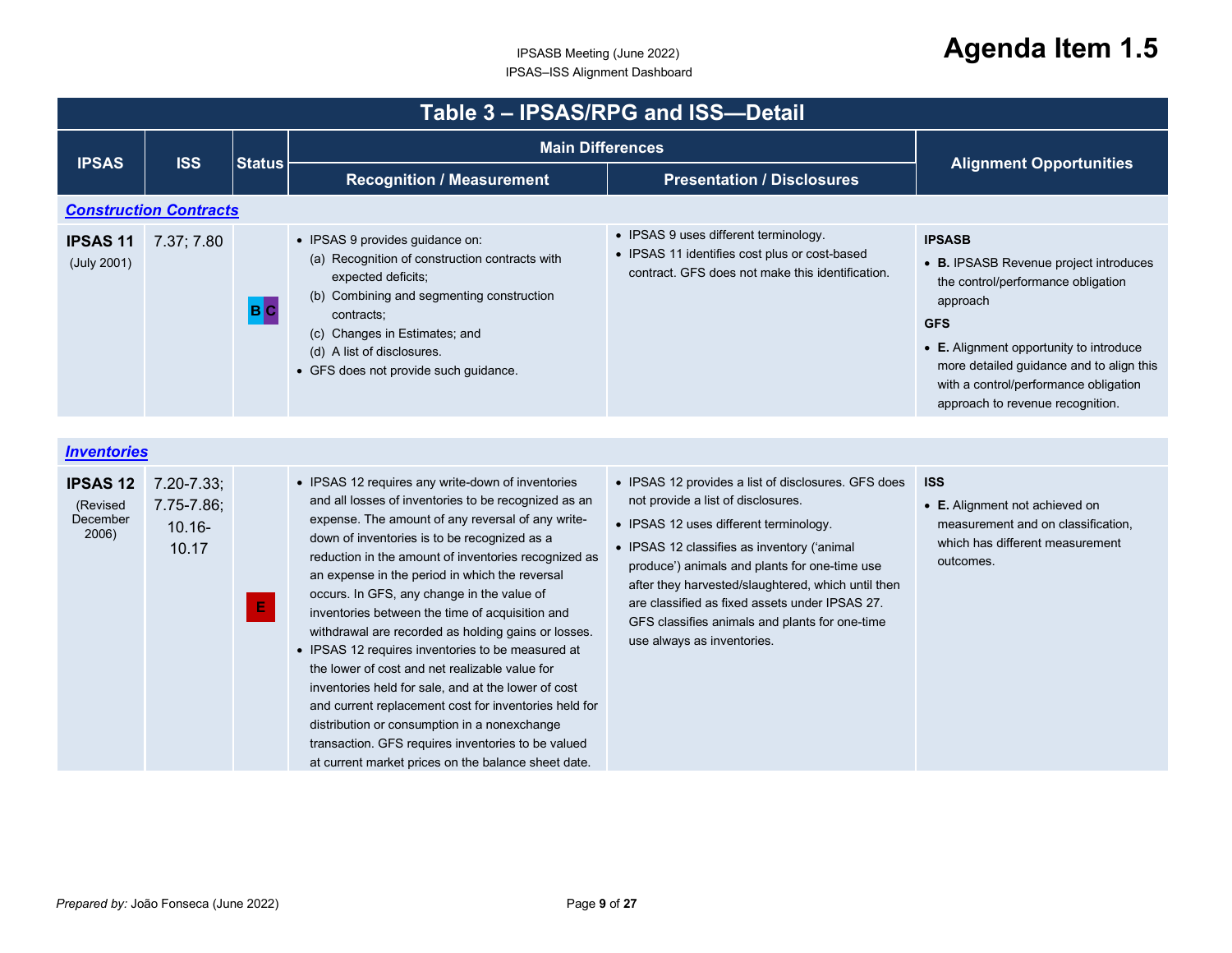<span id="page-9-0"></span>

| <b>IPSAS</b>                                     | <b>ISS</b>                                  | <b>Status</b> | <b>Main Differences</b>                                                                                                                                                                                                                                                                                                                                                                                                                                                                                                                                                                                                                                                                                                                                                                                                                                                                                                                                                                                                                                                                                                                                                                                                  |                                                                                                                                                                                                      |                                                                      |
|--------------------------------------------------|---------------------------------------------|---------------|--------------------------------------------------------------------------------------------------------------------------------------------------------------------------------------------------------------------------------------------------------------------------------------------------------------------------------------------------------------------------------------------------------------------------------------------------------------------------------------------------------------------------------------------------------------------------------------------------------------------------------------------------------------------------------------------------------------------------------------------------------------------------------------------------------------------------------------------------------------------------------------------------------------------------------------------------------------------------------------------------------------------------------------------------------------------------------------------------------------------------------------------------------------------------------------------------------------------------|------------------------------------------------------------------------------------------------------------------------------------------------------------------------------------------------------|----------------------------------------------------------------------|
|                                                  |                                             |               | <b>Recognition / Measurement</b>                                                                                                                                                                                                                                                                                                                                                                                                                                                                                                                                                                                                                                                                                                                                                                                                                                                                                                                                                                                                                                                                                                                                                                                         | <b>Presentation / Disclosures</b>                                                                                                                                                                    | <b>Alignment Opportunities</b>                                       |
|                                                  | <b>Events After the Reporting Date</b>      |               |                                                                                                                                                                                                                                                                                                                                                                                                                                                                                                                                                                                                                                                                                                                                                                                                                                                                                                                                                                                                                                                                                                                                                                                                                          |                                                                                                                                                                                                      |                                                                      |
| <b>IPSAS 14</b><br>(Revised<br>December<br>2006) | <b>ESA</b><br>20.189<br><b>MGDD</b><br>II.7 | Ε.            | • IPSAS 14 requires an entity to adjust the amounts recognized in<br>its financial statements, or to recognize items that were not<br>previously recognized related to a settlement after the reporting<br>date of a court case that confirms that the entity had a present<br>obligation at the reporting date. In GFS only a when a court of<br>justice rules that compensation must be paid, or a transaction<br>reversed, resulting from or related to past events, the time of<br>recording of the expenditure or revenue is when the claimants<br>have an automatic and incontrovertible right for a given amount<br>that can be individually determined, and when it is unlikely that<br>claimants will fail requesting their due. When a court of justice<br>merely sets a principle of compensation, or when the claims must<br>be reviewed for eligibility and in relation to determination of the<br>amount by administrative services, expenditure or revenue is<br>recorded as soon as the value of the obligation is reliably<br>determined. Amounts should not be distributed over the past<br>periods when they accrued, except for that part of the claims that<br>were not the subject of controversy. | • IPSAS 14 provides a list of<br>disclosures. GFS does not provide a<br>list of disclosures.<br>• IPSAS 14 provides guidance on going<br>concern. GFS does not provide<br>guidance on going concern. | <b>ISS</b><br>• E. Alignment not achieved related to<br>court rules. |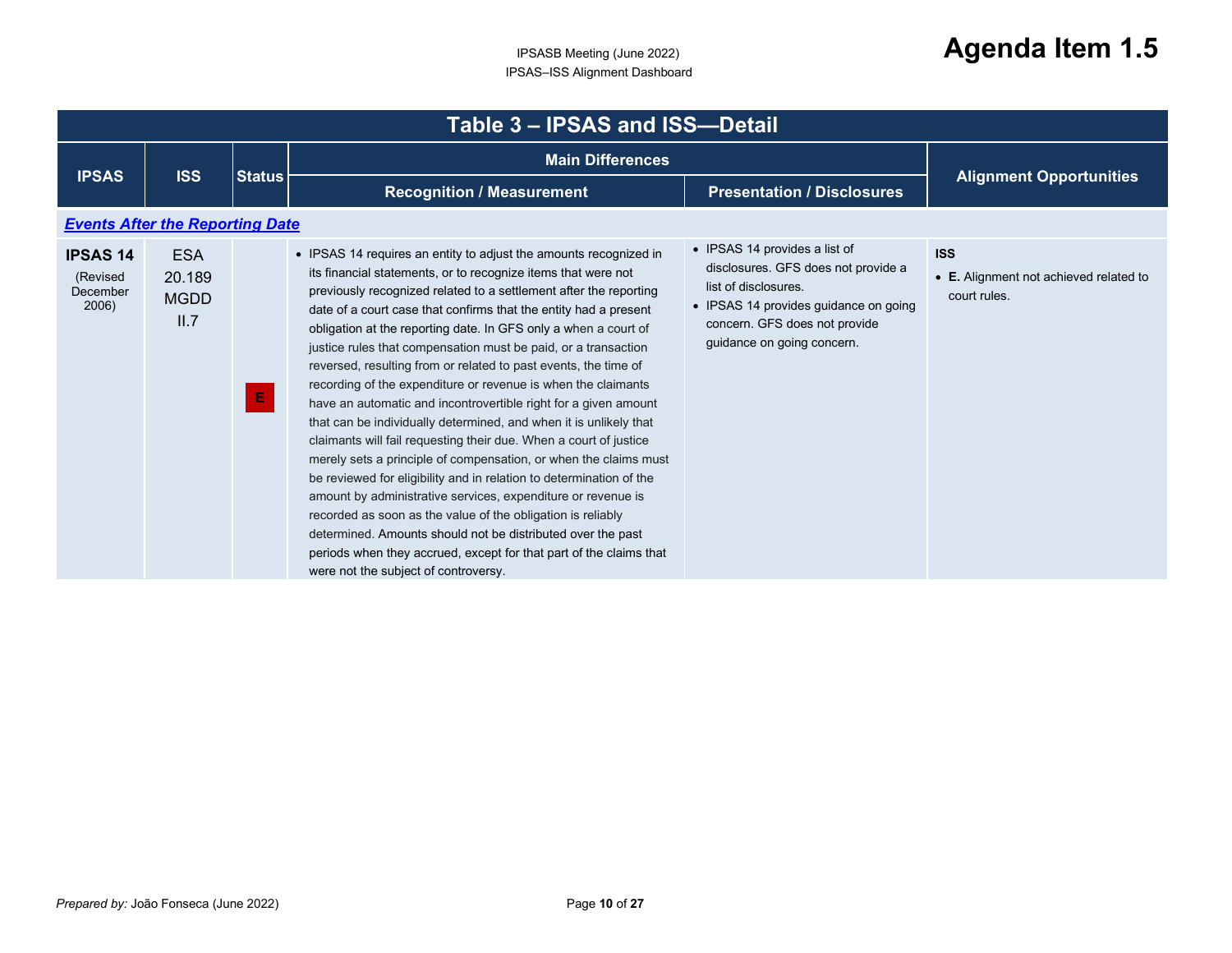<span id="page-10-0"></span>

|                                                  | Table 3 - IPSAS/RPG and ISS-Detail |                 |                                                                                                                                                                                                                                                                                                                                                                                                                                                                                                                                                                                                                                                                                                                                                                                                                                                                                                                                                                                                                                                                                                                                                                                                                                                                                                                                                                                                                                                                  |                                                                                                                                                                                                                                                                                                                                                                                                                 |                                                                                                                                                                                        |  |  |  |
|--------------------------------------------------|------------------------------------|-----------------|------------------------------------------------------------------------------------------------------------------------------------------------------------------------------------------------------------------------------------------------------------------------------------------------------------------------------------------------------------------------------------------------------------------------------------------------------------------------------------------------------------------------------------------------------------------------------------------------------------------------------------------------------------------------------------------------------------------------------------------------------------------------------------------------------------------------------------------------------------------------------------------------------------------------------------------------------------------------------------------------------------------------------------------------------------------------------------------------------------------------------------------------------------------------------------------------------------------------------------------------------------------------------------------------------------------------------------------------------------------------------------------------------------------------------------------------------------------|-----------------------------------------------------------------------------------------------------------------------------------------------------------------------------------------------------------------------------------------------------------------------------------------------------------------------------------------------------------------------------------------------------------------|----------------------------------------------------------------------------------------------------------------------------------------------------------------------------------------|--|--|--|
|                                                  |                                    |                 | <b>Main Differences</b>                                                                                                                                                                                                                                                                                                                                                                                                                                                                                                                                                                                                                                                                                                                                                                                                                                                                                                                                                                                                                                                                                                                                                                                                                                                                                                                                                                                                                                          |                                                                                                                                                                                                                                                                                                                                                                                                                 |                                                                                                                                                                                        |  |  |  |
| <b>IPSAS</b>                                     | <b>ISS</b>                         | <b>Status</b>   | <b>Recognition / Measurement</b>                                                                                                                                                                                                                                                                                                                                                                                                                                                                                                                                                                                                                                                                                                                                                                                                                                                                                                                                                                                                                                                                                                                                                                                                                                                                                                                                                                                                                                 | <b>Presentation / Disclosures</b>                                                                                                                                                                                                                                                                                                                                                                               | <b>Alignment Opportunities</b>                                                                                                                                                         |  |  |  |
| <b>Investment Property</b>                       |                                    |                 |                                                                                                                                                                                                                                                                                                                                                                                                                                                                                                                                                                                                                                                                                                                                                                                                                                                                                                                                                                                                                                                                                                                                                                                                                                                                                                                                                                                                                                                                  |                                                                                                                                                                                                                                                                                                                                                                                                                 |                                                                                                                                                                                        |  |  |  |
| <b>IPSAS 16</b><br>(Revised<br>December<br>2006) | $7.4 - 7.12$ ;<br>$7.20 - 7.33;$   | $\, {\bf B} \,$ | • In IPSAS 16 fair value model, changes in the fair value after<br>recognition are recognized in surplus or deficit. In GFS,<br>changes in market value are recognized as other economic<br>flows.<br>• In IPSAS 16, investment is recognized as an asset when, and<br>only when it is probable that the future economic benefits or<br>service potential that are associated with investment property<br>will flow to the entity and the cost or fair value of the<br>investment property can be measured reliably. In GFS, an<br>asset is a store of value representing a benefit or series of<br>benefits accruing to the economic owner by holding or using<br>the resource over a period of time. Only economic assets are<br>recorded in GFS, which are resources over which economic<br>ownership rights are enforced by institutional units, individually<br>or collectively, and from which economic benefits may be<br>derived by their owners by holding them or using them over a<br>period of time.<br>• IPSAS 16 allows measurement at historical cost and fair value<br>at initial and after recognition. In GFS, assets should be<br>measured at market value. GFS also uses alternative<br>valuation methods, such as: fair value and written-down<br>replacement cost.<br>• In IPSAS 16, transaction costs are included in the<br>measurement of investment property at initial recognition. In<br>GFS, ownership transfer costs are expensed. | • IPSAS 16 provides a list of disclosures. GFS<br>does not provide a list of disclosures.<br>• IPSAS 16 classifies property as investment<br>property and owner-occupied property. GFS<br>distinguishes property according to whether it<br>is a produced/nonproduced asset and<br>whether it is a dwelling, other building, other<br>structure, or land improvement.<br>• IPSAS 16 uses different terminology. | <b>IPSASB</b><br>• B. IPSASB Measurement project<br>reviewing / introducing current<br>value measurement guidance.<br>• B. Project also considering<br>treatment of transaction costs. |  |  |  |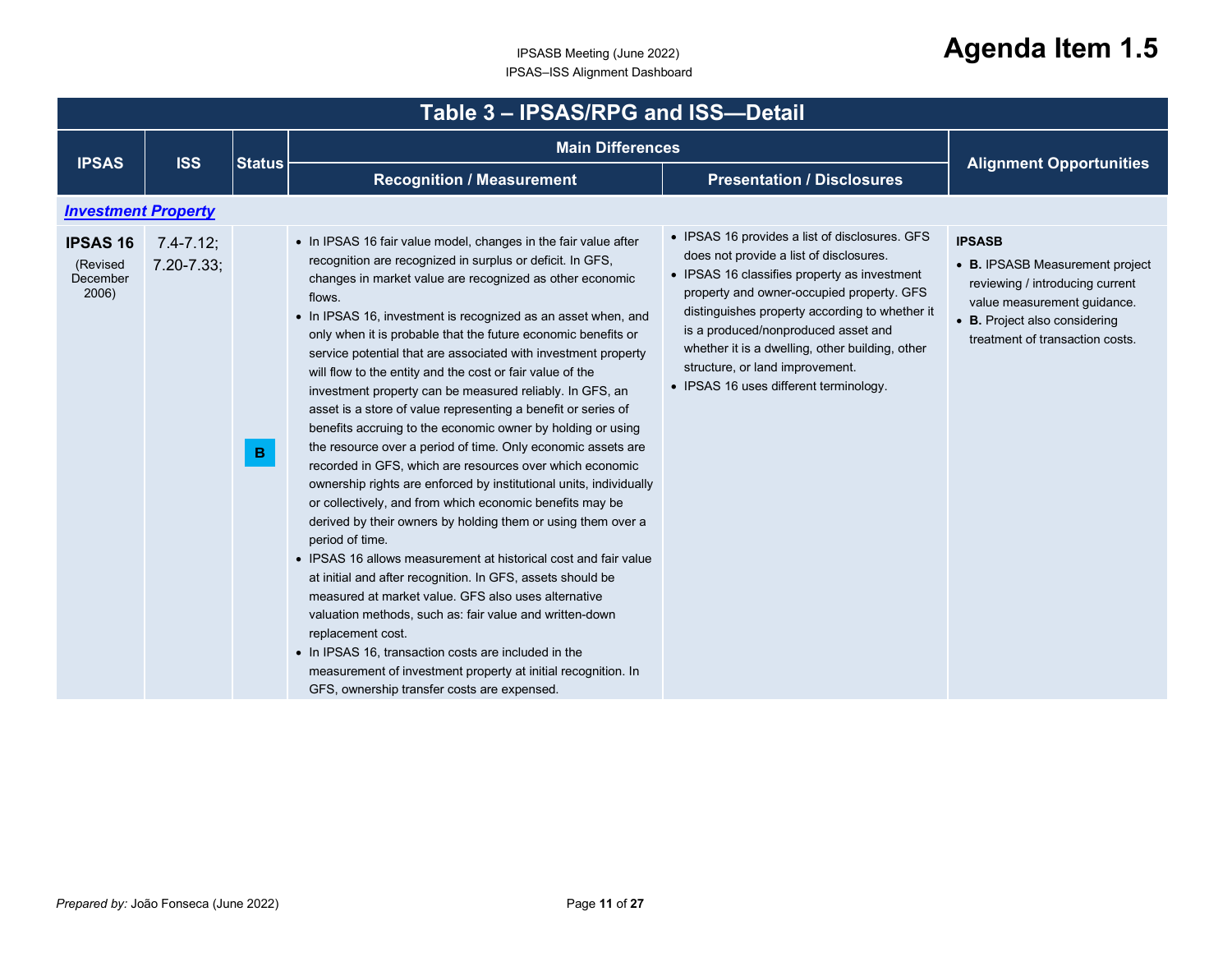<span id="page-11-0"></span>

|                                                  | Table 3 - IPSAS/RPG and ISS-Detail                      |               |                                                                                                                                                                                                                                                                                                                                                                                                                                                                                                                                                                                                                                                                                                                                                                                                                                                                                                                                                                                                                                                                                                                                                                                                                                                                                                                                                                                                                                                                                                                                                                                                                                                                                                                                                 |                                                                                                                                                                                                                                                                                                                                                                                      |                                                                                                                                               |  |  |  |
|--------------------------------------------------|---------------------------------------------------------|---------------|-------------------------------------------------------------------------------------------------------------------------------------------------------------------------------------------------------------------------------------------------------------------------------------------------------------------------------------------------------------------------------------------------------------------------------------------------------------------------------------------------------------------------------------------------------------------------------------------------------------------------------------------------------------------------------------------------------------------------------------------------------------------------------------------------------------------------------------------------------------------------------------------------------------------------------------------------------------------------------------------------------------------------------------------------------------------------------------------------------------------------------------------------------------------------------------------------------------------------------------------------------------------------------------------------------------------------------------------------------------------------------------------------------------------------------------------------------------------------------------------------------------------------------------------------------------------------------------------------------------------------------------------------------------------------------------------------------------------------------------------------|--------------------------------------------------------------------------------------------------------------------------------------------------------------------------------------------------------------------------------------------------------------------------------------------------------------------------------------------------------------------------------------|-----------------------------------------------------------------------------------------------------------------------------------------------|--|--|--|
| <b>IPSAS</b>                                     | <b>ISS</b>                                              | <b>Status</b> | <b>Main Differences</b>                                                                                                                                                                                                                                                                                                                                                                                                                                                                                                                                                                                                                                                                                                                                                                                                                                                                                                                                                                                                                                                                                                                                                                                                                                                                                                                                                                                                                                                                                                                                                                                                                                                                                                                         |                                                                                                                                                                                                                                                                                                                                                                                      |                                                                                                                                               |  |  |  |
|                                                  |                                                         |               | <b>Recognition / Measurement</b>                                                                                                                                                                                                                                                                                                                                                                                                                                                                                                                                                                                                                                                                                                                                                                                                                                                                                                                                                                                                                                                                                                                                                                                                                                                                                                                                                                                                                                                                                                                                                                                                                                                                                                                | <b>Presentation / Disclosures</b>                                                                                                                                                                                                                                                                                                                                                    | <b>Alignment Opportunities</b>                                                                                                                |  |  |  |
|                                                  | <b>Property, Plant, and Equipment</b>                   |               |                                                                                                                                                                                                                                                                                                                                                                                                                                                                                                                                                                                                                                                                                                                                                                                                                                                                                                                                                                                                                                                                                                                                                                                                                                                                                                                                                                                                                                                                                                                                                                                                                                                                                                                                                 |                                                                                                                                                                                                                                                                                                                                                                                      |                                                                                                                                               |  |  |  |
| <b>IPSAS 17</b><br>(Revised<br>December<br>2006) | $7.4 - 7.12$ ;<br>$7.20 - 7.57$ ;<br>7.74;<br>7.92-7.96 | D             | • In IPSAS 17 revaluation model:<br>(a) Increases in the carrying amount of a class of assets are<br>credited directly to revaluation surplus in net assets equity,<br>unless it reverts a revaluation decrease of the same class of<br>assets previously recognized in surplus or deficit; and<br>(b) Decreases in the carrying amount of a class of assets are<br>recognized in surplus or deficit, unless it reduces the credit<br>balance in the revaluation surplus in respect of that class of<br>assets.<br>• In GFS, changes in market value are recognized as other economic<br>flows.<br>• In IPSAS 16, property, plant, and equipment is recognized as an<br>asset when, and only when it is probable that the future economic<br>benefits or service potential that are associated with investment<br>property will flow to the entity and the cost or fair value of the<br>investment property can be measured reliably. In GFS, an asset is a<br>store of value representing a benefit or series of benefits accruing to<br>the economic owner by holding or using the resource over a period<br>of time. Only economic assets are recorded in GFS,<br>• IPSAS 17 allows measurement at historical cost and fair value at<br>initial and after recognition. In GFS, assets should be measured at<br>market value. GFS also uses alternative valuation methods, such<br>as: fair value and written-down replacement cost.<br>• The concept of depreciation in IPSAS 17 is different from the<br>concept of consumption of fixed capital in GFS.<br>• In IPSAS 17, transaction costs are included in the measurement of<br>property, plant, and equipment at initial recognition. In GFS,<br>ownership transfer costs are expensed. | • IPSAS 17 provides a list of disclosures.<br>GFS does not provide a list of<br>disclosures.<br>• IPSAS 17 defines property, plant, and<br>equipment. GFS distinguishes<br>nonfinancial assets according to<br>whether it is a produced/nonproduced<br>asset and whether it is buildings,<br>structures, machinery, equipment and<br>land.<br>• IPSAS 17 uses different terminology. | <b>ISS</b><br>• D. Alignment opportunity on<br>measurement of property, plant,<br>and equipment, and<br>decommissioning/restoration<br>costs. |  |  |  |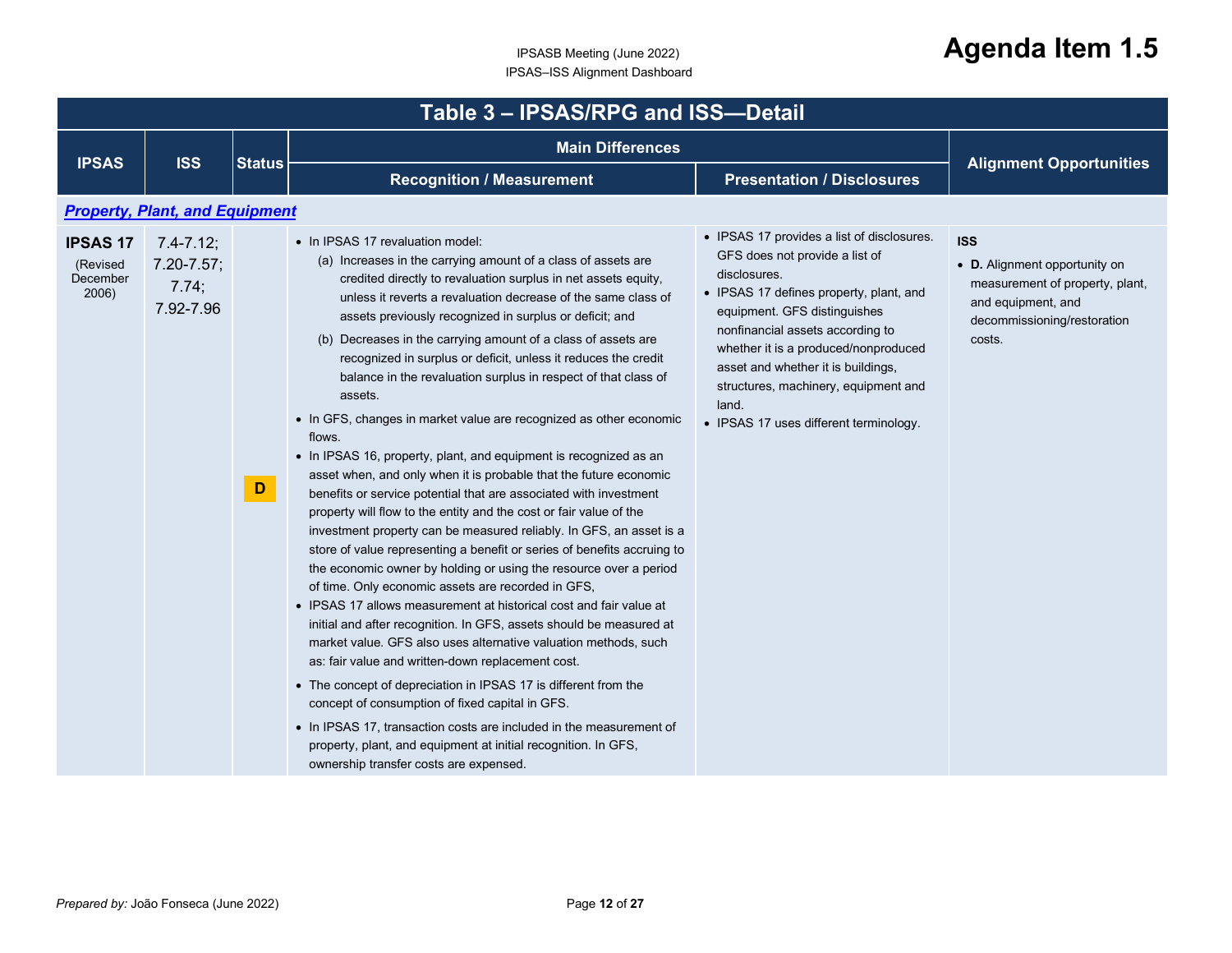<span id="page-12-2"></span><span id="page-12-1"></span><span id="page-12-0"></span>

|                                      | Table 3 - IPSAS/RPG and ISS-Detail |               |                                                                                                                                                       |                                                                                                                                                                                                                                                                                         |                                                                                                                                                                                                                                                  |  |  |  |
|--------------------------------------|------------------------------------|---------------|-------------------------------------------------------------------------------------------------------------------------------------------------------|-----------------------------------------------------------------------------------------------------------------------------------------------------------------------------------------------------------------------------------------------------------------------------------------|--------------------------------------------------------------------------------------------------------------------------------------------------------------------------------------------------------------------------------------------------|--|--|--|
|                                      |                                    |               | <b>Main Differences</b>                                                                                                                               |                                                                                                                                                                                                                                                                                         |                                                                                                                                                                                                                                                  |  |  |  |
| <b>IPSAS</b>                         | <b>ISS</b>                         | <b>Status</b> | <b>Recognition / Measurement</b>                                                                                                                      | <b>Presentation / Disclosures</b>                                                                                                                                                                                                                                                       | <b>Alignment Opportunities</b>                                                                                                                                                                                                                   |  |  |  |
| <b>Segment Reporting</b>             |                                    |               |                                                                                                                                                       |                                                                                                                                                                                                                                                                                         |                                                                                                                                                                                                                                                  |  |  |  |
| <b>IPSAS 18</b><br>(June 2002)       |                                    | $\mathbf{B}$  |                                                                                                                                                       |                                                                                                                                                                                                                                                                                         | <b>IPSASB</b><br>• B. Possible future IPSASB project on Segment Reporting opportunity<br>for enhanced alignment with Classification of Functions of Government<br>(COFOG) categories.<br><b>ISS</b><br>• Conceptual difference related to COFOG. |  |  |  |
|                                      |                                    |               |                                                                                                                                                       |                                                                                                                                                                                                                                                                                         |                                                                                                                                                                                                                                                  |  |  |  |
|                                      |                                    |               | <b>Provisions, Contingent Liabilities and Contingent Assets</b>                                                                                       |                                                                                                                                                                                                                                                                                         |                                                                                                                                                                                                                                                  |  |  |  |
| <b>IPSAS 19</b><br>(October<br>2002) | $7.251 -$<br>7.260                 | $\mathbf D$   | • IPSAS 19 recognizes provisions,<br>including constructive obligations.<br>GFS does not recognize provisions,<br>including constructive obligations. | • IPSAS 19 provides a list of<br>disclosures. GFS does not provide<br>a list of disclosures.<br>• GFS distinguishes explicit<br>contingent liabilities and implicit<br>contingent liabilities. IPSAS 19<br>does not make such distinction.<br>• IPSAS 19 uses different<br>terminology. | <b>ISS</b><br>• D. Conceptual difference related to decommissioning/restoration costs<br>and provisions.<br>• D. Alignment opportunity related to decommissioning/restoration costs<br>and provisions.                                           |  |  |  |
|                                      | <b>Related Party Disclosures</b>   |               |                                                                                                                                                       |                                                                                                                                                                                                                                                                                         |                                                                                                                                                                                                                                                  |  |  |  |
|                                      |                                    |               |                                                                                                                                                       |                                                                                                                                                                                                                                                                                         |                                                                                                                                                                                                                                                  |  |  |  |
| <b>IDSAS 20</b>                      |                                    |               | $\bullet$ Not applicable                                                                                                                              |                                                                                                                                                                                                                                                                                         |                                                                                                                                                                                                                                                  |  |  |  |

| <b>IPSAS 20</b>   |                          |     | Not applicable. |
|-------------------|--------------------------|-----|-----------------|
| (October<br>2002) | $\overline{\phantom{0}}$ | n/a |                 |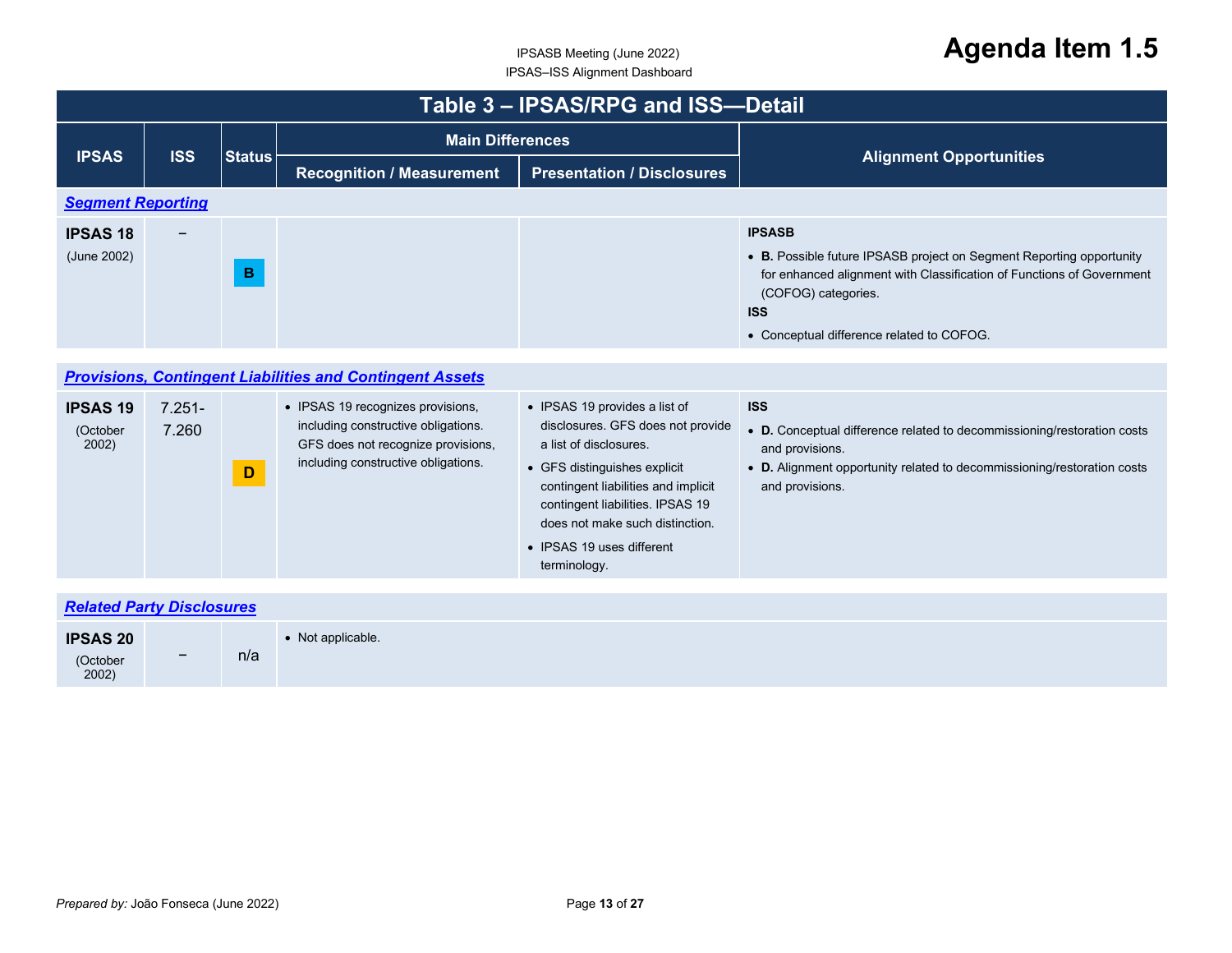<span id="page-13-1"></span><span id="page-13-0"></span>

|                                       | Table 3 - IPSAS/RPG and ISS-Detail |               |                                                                                                                                                                     |                                                                                                                                                                                                                                                                                                                                                                       |                                                                                                                                                                                                                                                         |  |  |
|---------------------------------------|------------------------------------|---------------|---------------------------------------------------------------------------------------------------------------------------------------------------------------------|-----------------------------------------------------------------------------------------------------------------------------------------------------------------------------------------------------------------------------------------------------------------------------------------------------------------------------------------------------------------------|---------------------------------------------------------------------------------------------------------------------------------------------------------------------------------------------------------------------------------------------------------|--|--|
| <b>IPSAS</b>                          | <b>ISS</b>                         | <b>Status</b> |                                                                                                                                                                     | <b>Main Differences</b>                                                                                                                                                                                                                                                                                                                                               |                                                                                                                                                                                                                                                         |  |  |
|                                       |                                    |               | <b>Recognition / Measurement</b>                                                                                                                                    | <b>Presentation / Disclosures</b>                                                                                                                                                                                                                                                                                                                                     | <b>Alignment Opportunities</b>                                                                                                                                                                                                                          |  |  |
|                                       |                                    |               | <b>Impairment of Non-Cash-Generating Assets</b>                                                                                                                     |                                                                                                                                                                                                                                                                                                                                                                       |                                                                                                                                                                                                                                                         |  |  |
| <b>IPSAS 21</b><br>(December<br>2004) | $10.1 -$<br>10.69                  | $\mathbf C$   | • IPSAS 21 uses different methodology to measure<br>the recoverable service amount.                                                                                 | • IPSAS 21 presents an impairment loss in surplus or<br>deficit, unless the asset is carried at revalued amount in<br>accordance with another Standard. GFS presents<br>changes in the value of assets as other economic flow.<br>• IPSAS 21 provides a list of disclosures. GFS does not<br>provide a list of disclosures.<br>• IPSAS 21 uses different terminology. | <b>ISS</b><br>• C. Alignment opportunity on<br>methodology to measure the<br>recoverable service amount.                                                                                                                                                |  |  |
|                                       |                                    |               | <b>Disclosure of Financial Information about the General Government Sector</b>                                                                                      |                                                                                                                                                                                                                                                                                                                                                                       |                                                                                                                                                                                                                                                         |  |  |
| <b>IPSAS 22</b><br>(December<br>2006) |                                    | B.            | • IPSAS 22 - Disclosure of Financial Information<br>About the General Government Sector may<br>require minor updates. Should be reviewed<br>following SNA revision. | $\bullet$                                                                                                                                                                                                                                                                                                                                                             | <b>IPSASB</b><br>• B. Potential project one-stop for ISS<br>adjustments to create statistics.<br><b>ISS</b><br>• Conceptual difference related to<br>sectorization of the public sector<br>based on market versus non-market<br>producer's distinction. |  |  |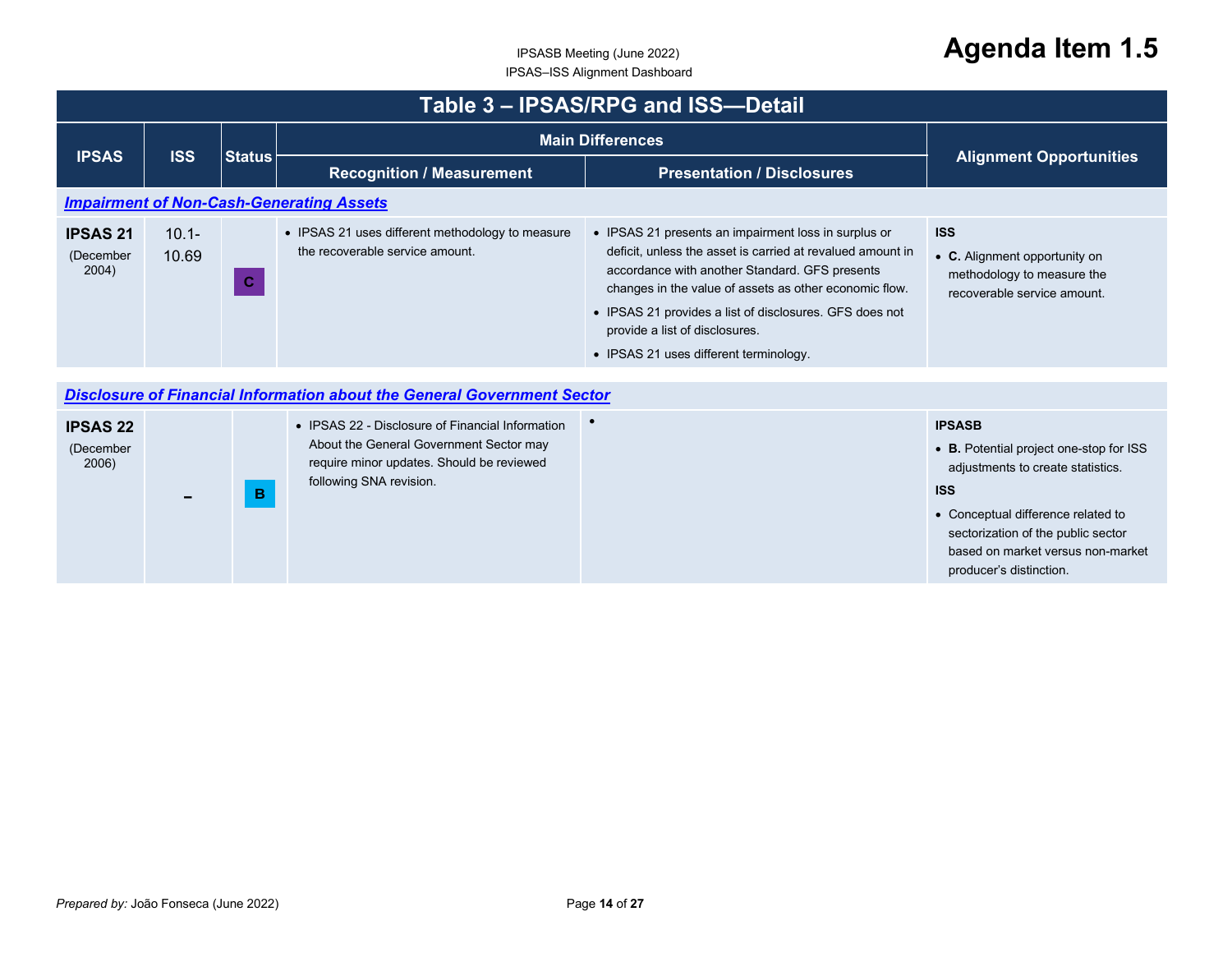<span id="page-14-0"></span>

|                                       | Table 3 - IPSAS/RPG and ISS-Detail   |               |                                                                                                                                                                                                                                                                                                                                                                                                                                                                                                                                                                                                                                                                                                                                                                                                                                                                                                                                                                                                                                                                                                                                                                                                                                                                                                                                                                                                                                                                                                                                |                                                                                                                                                                                                                                                                                                                                                                                                                 |                                                                                                                                                                                                                            |  |  |  |
|---------------------------------------|--------------------------------------|---------------|--------------------------------------------------------------------------------------------------------------------------------------------------------------------------------------------------------------------------------------------------------------------------------------------------------------------------------------------------------------------------------------------------------------------------------------------------------------------------------------------------------------------------------------------------------------------------------------------------------------------------------------------------------------------------------------------------------------------------------------------------------------------------------------------------------------------------------------------------------------------------------------------------------------------------------------------------------------------------------------------------------------------------------------------------------------------------------------------------------------------------------------------------------------------------------------------------------------------------------------------------------------------------------------------------------------------------------------------------------------------------------------------------------------------------------------------------------------------------------------------------------------------------------|-----------------------------------------------------------------------------------------------------------------------------------------------------------------------------------------------------------------------------------------------------------------------------------------------------------------------------------------------------------------------------------------------------------------|----------------------------------------------------------------------------------------------------------------------------------------------------------------------------------------------------------------------------|--|--|--|
| <b>IPSAS</b>                          | <b>ISS</b>                           | <b>Status</b> | <b>Main Differences</b>                                                                                                                                                                                                                                                                                                                                                                                                                                                                                                                                                                                                                                                                                                                                                                                                                                                                                                                                                                                                                                                                                                                                                                                                                                                                                                                                                                                                                                                                                                        |                                                                                                                                                                                                                                                                                                                                                                                                                 |                                                                                                                                                                                                                            |  |  |  |
|                                       |                                      |               | <b>Recognition / Measurement</b>                                                                                                                                                                                                                                                                                                                                                                                                                                                                                                                                                                                                                                                                                                                                                                                                                                                                                                                                                                                                                                                                                                                                                                                                                                                                                                                                                                                                                                                                                               | <b>Presentation / Disclosures</b>                                                                                                                                                                                                                                                                                                                                                                               | <b>Alignment Opportunities</b>                                                                                                                                                                                             |  |  |  |
|                                       |                                      |               | <b>Revenue from Non-Exchange Transactions (Taxes and Transfers)</b>                                                                                                                                                                                                                                                                                                                                                                                                                                                                                                                                                                                                                                                                                                                                                                                                                                                                                                                                                                                                                                                                                                                                                                                                                                                                                                                                                                                                                                                            |                                                                                                                                                                                                                                                                                                                                                                                                                 |                                                                                                                                                                                                                            |  |  |  |
| <b>IPSAS 23</b><br>(December<br>2006) | $5.1 - 5.151$ ;<br>$A3.1 -$<br>A3.36 | B C           | • IPSAS 23 recognizes non-exchange revenue from the subsidy<br>component in a concessionary loan received. GFS does not<br>recognize the subsidy component in a concessionary loan<br>received.<br>• IPSAS 23 allows, but it does not require to, recognize services<br>in-kind as revenue and as an asset. GFS requires the<br>recognition of imputed sales of goods and services.<br>• The criteria to recognize an asset in respect of transfers in<br>IPSAS 23 is different from GFS.<br>• IPSAS 23 recognizes revenue by the debtor irrespective of<br>whether the debt forgiveness is mutually agreed or unilateral<br>by the creditor. GFS recognizes revenue by the debtor in the<br>case of debt forgiveness (mutually agreed) and recognizes as<br>other economic flow by the debtor in case of unilateral default<br>by the debtor and unilateral write-off or write-down by the<br>creditor.<br>• The GFS treatment of debt assumption depends on (i)<br>whether the new debtor acquires an effective financial claim<br>on the original debtor, and (ii) if there is no effective financial<br>claim, the relationship between the new debtor and the<br>original debtor and whether the original debtor is bankrupt or<br>no longer a going concern. IPSAS 23 does not make such<br>distinction.<br>• IPSAS 23 recognizes revenue from a non-exchange<br>transactions to the extent that present obligations have been<br>satisfied. GFS recognizes revenue irrespective of existence of<br>present obligations. | • IPSAS 23 provides a list of disclosures.<br>GFS does not provide a list of disclosures.<br>• The classification of transfers in IPSAS 23<br>and GFS is different.<br>• GFS distinguishes debt reorganization<br>(mutually agreed) from unilateral default<br>by the debtor and unilateral write-off by<br>the creditor. IPSAS 23 does not make<br>such distinction.<br>• IPSAS 23 uses different terminology. | <b>IPSASB</b><br>• B. IPSASB Revenue project<br><b>ISS</b><br>• C. Alignment opportunity to introduce<br>more detailed guidance and to align<br>this with a non-performance obligation<br>approach to revenue recognition. |  |  |  |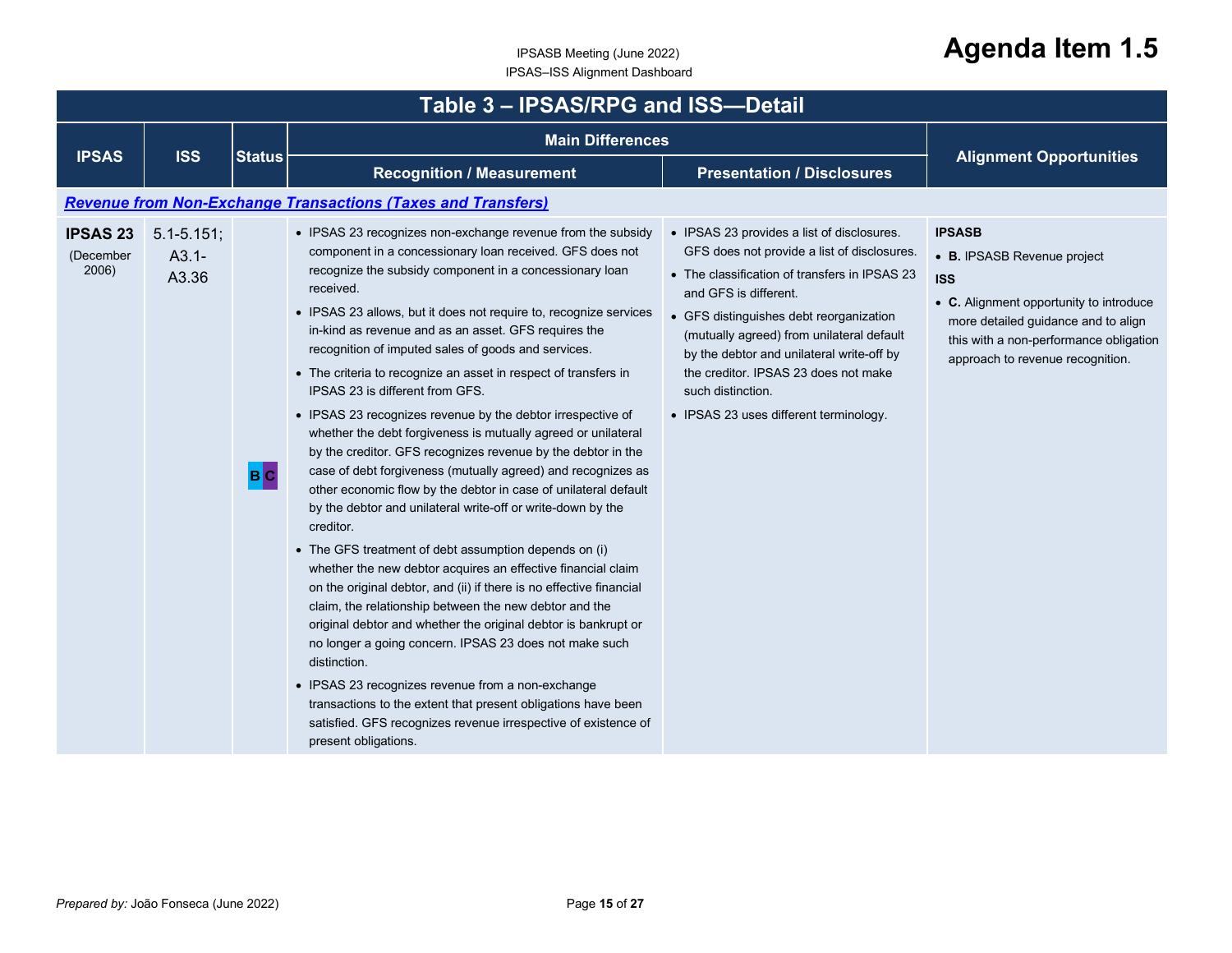<span id="page-15-2"></span><span id="page-15-1"></span><span id="page-15-0"></span>

|                                       | Table 3 - IPSAS/RPG and ISS-Detail          |               |                                                                                                                                                                                                                                                                                                                                                                                                                                                                                                            |                                                                                                                                                                                                                                                                                                                                                                                                                                                                       |                                                                                                           |  |  |
|---------------------------------------|---------------------------------------------|---------------|------------------------------------------------------------------------------------------------------------------------------------------------------------------------------------------------------------------------------------------------------------------------------------------------------------------------------------------------------------------------------------------------------------------------------------------------------------------------------------------------------------|-----------------------------------------------------------------------------------------------------------------------------------------------------------------------------------------------------------------------------------------------------------------------------------------------------------------------------------------------------------------------------------------------------------------------------------------------------------------------|-----------------------------------------------------------------------------------------------------------|--|--|
| <b>IPSAS</b><br><b>ISS</b>            |                                             | <b>Status</b> | <b>Main Differences</b>                                                                                                                                                                                                                                                                                                                                                                                                                                                                                    |                                                                                                                                                                                                                                                                                                                                                                                                                                                                       | <b>Alignment Opportunities</b>                                                                            |  |  |
|                                       |                                             |               | <b>Recognition / Measurement</b>                                                                                                                                                                                                                                                                                                                                                                                                                                                                           | <b>Presentation / Disclosures</b>                                                                                                                                                                                                                                                                                                                                                                                                                                     |                                                                                                           |  |  |
|                                       |                                             |               | <b>Presentation of Budget Information in Financial Statements</b>                                                                                                                                                                                                                                                                                                                                                                                                                                          |                                                                                                                                                                                                                                                                                                                                                                                                                                                                       |                                                                                                           |  |  |
| <b>IPSAS 24</b><br>(December<br>2006) |                                             | n/a           | • Not applicable.                                                                                                                                                                                                                                                                                                                                                                                                                                                                                          |                                                                                                                                                                                                                                                                                                                                                                                                                                                                       |                                                                                                           |  |  |
|                                       | <b>Impairment of Cash-Generating Assets</b> |               |                                                                                                                                                                                                                                                                                                                                                                                                                                                                                                            |                                                                                                                                                                                                                                                                                                                                                                                                                                                                       |                                                                                                           |  |  |
| <b>IPSAS 26</b><br>(February<br>2008) | $10.1 -$<br>10.69                           | $\mathbf{C}$  | • IPSAS 26 uses different methodology to<br>measure the recoverable amount.                                                                                                                                                                                                                                                                                                                                                                                                                                | • IPSAS 26 presents an impairment loss in<br>surplus or deficit, unless the asset is carried<br>at revalued amount in accordance with<br>another Standard. GFS presents changes in<br>the value of assets as other economic flow.<br>• IPSAS 26 provides a list of disclosures. GFS<br>does not provide a list of disclosures.<br>• IPSAS 26 uses different terminology.                                                                                              | <b>ISS</b><br>• C. Alignment opportunity on methodology to measure the<br>recoverable service amount.     |  |  |
| <b>Agriculture</b>                    |                                             |               |                                                                                                                                                                                                                                                                                                                                                                                                                                                                                                            |                                                                                                                                                                                                                                                                                                                                                                                                                                                                       |                                                                                                           |  |  |
| <b>IPSAS 27</b><br>(December<br>2009) | $7.20 - 7.33$ ;<br>$7.59 - 7.63$ ;<br>10.70 | E.            | • IPSAS 27 requires biological assets to<br>be measured on initial recognition at its<br>fair value less costs to sell if fair value<br>can be measured reliably; otherwise it<br>should be measured at its cost less any<br>accumulated depreciation and any<br>accumulated impairment losses. GFS<br>requires cultivated biological resources<br>to be measured at current market prices<br>if there is available information;<br>otherwise they should be measured at<br>written-down replacement cost. | • IPSAS 27 provides a list of disclosures.<br>GFS does not provide a list of disclosures.<br>• IPSAS 27 classifies animals and plants for<br>one-time use as fixed assets, until they<br>are harvested/slaughtered, at which point<br>they become "agricultural produce", which<br>thereafter is classified as inventory under<br>IPSAS 12. GFS classifies animals and<br>plants for one-time use always as<br>inventories.<br>• IPSAS 27 uses different terminology. | <b>ISS</b><br>• E. Alignment not achieved on classification, which has<br>different measurement outcomes. |  |  |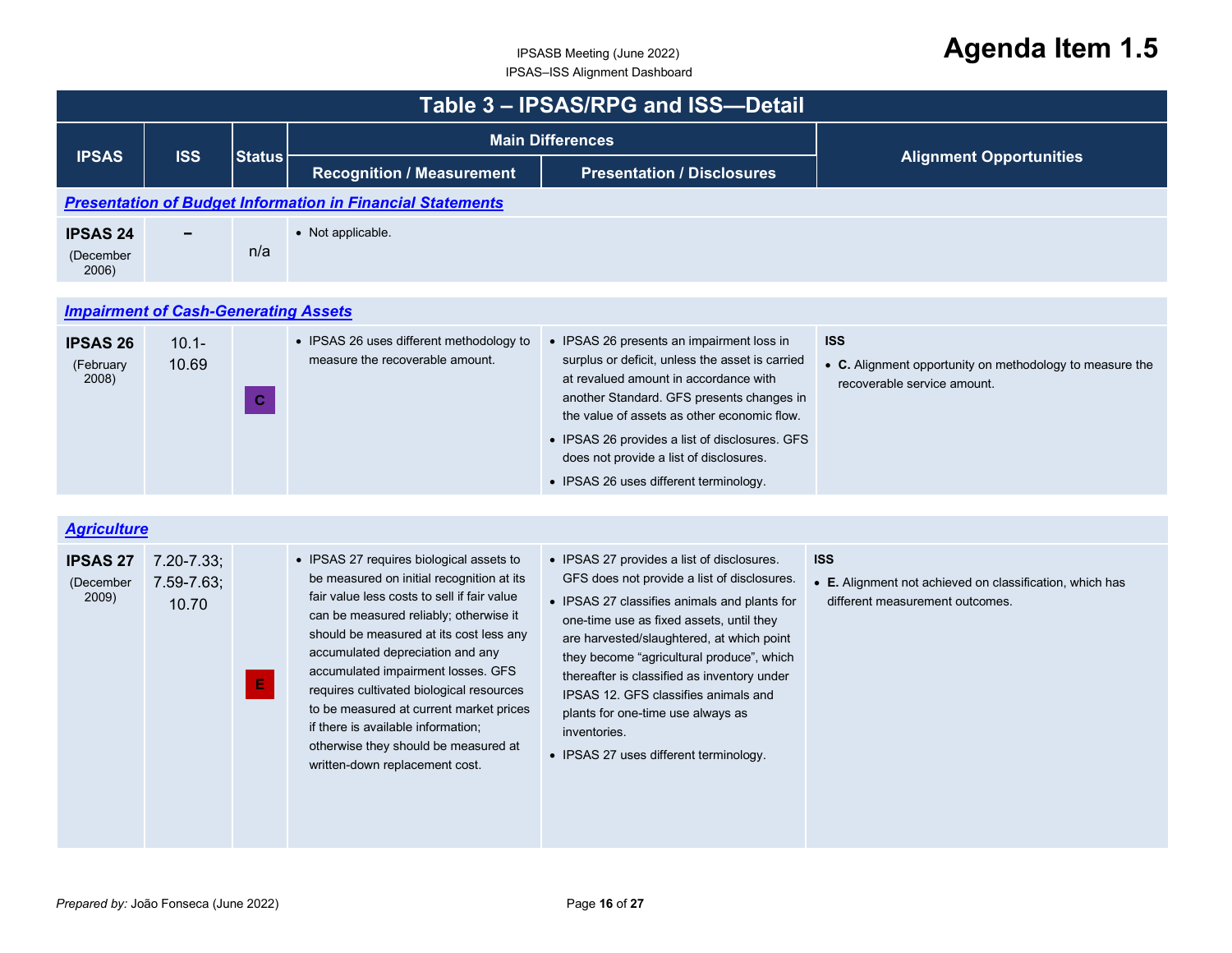<span id="page-16-1"></span><span id="page-16-0"></span>

| Table 3 - IPSAS/RPG and ISS-Detail   |                                                                                      |               |                                  |                                                                                                                                                                                                                                                                                                                                                                                                                                                                                                                                                                                                                                                                                                                                                                    |                                             |  |
|--------------------------------------|--------------------------------------------------------------------------------------|---------------|----------------------------------|--------------------------------------------------------------------------------------------------------------------------------------------------------------------------------------------------------------------------------------------------------------------------------------------------------------------------------------------------------------------------------------------------------------------------------------------------------------------------------------------------------------------------------------------------------------------------------------------------------------------------------------------------------------------------------------------------------------------------------------------------------------------|---------------------------------------------|--|
|                                      |                                                                                      |               |                                  | <b>Main Differences</b>                                                                                                                                                                                                                                                                                                                                                                                                                                                                                                                                                                                                                                                                                                                                            |                                             |  |
| <b>IPSAS</b>                         | <b>ISS</b>                                                                           | <b>Status</b> | <b>Recognition / Measurement</b> | <b>Presentation / Disclosures</b>                                                                                                                                                                                                                                                                                                                                                                                                                                                                                                                                                                                                                                                                                                                                  | <b>Alignment Opportunities</b>              |  |
|                                      | <b>Financial Instruments: Presentation</b>                                           |               |                                  |                                                                                                                                                                                                                                                                                                                                                                                                                                                                                                                                                                                                                                                                                                                                                                    |                                             |  |
| <b>IPSAS 28</b><br>(January<br>2010) | $7.118 -$<br>7.124;<br>$7.143 -$<br>7.177;<br>$7.203 -$<br>7.226;<br>A3.47-<br>A3.53 | A             |                                  | • GFS provides a decision tree to present "capital<br>injections". IPSAS 28 does not have this decision tree.<br>• IPSAS 28 treats shares/contributed capital as equity. GFS<br>treats shares/contributed capital as liabilities.<br>• IPSAS 28 requires distributions payable to holders of<br>equity to be recognized by the entity directly in net/assets<br>equity. GFS requires dividends payed to be expensed.<br>• IPSAS 28 requires any related costs of an equity<br>transaction (other than when related to acquisition of a<br>business) to be accounted for as a direct deduction from<br>equity. GFS requires costs of ownership transfer to be<br>expensed for financial assets and financial liabilities.<br>• IPSAS 28 uses different terminology. | • No alignment opportunities<br>identified. |  |

#### *[Financial Instruments: Recognition and Measurement](#page-1-22)*

| <b>IPSAS 29</b><br>(January<br>2010) | $7.118 -$<br>7.124;<br>$7.143 -$<br>7.177;<br>$7.203 -$<br>7.226;<br>7.246;<br>7.262;<br>$A3.1 -$<br>A3.78 | $\mathbf{C}$ | • IPSAS 29 requires a financial asset to be<br>measured at fair value where the cash flows are<br>not solely payments of principles and interest<br>(as is the case with equity instruments). GFS<br>adopts a "current market price" (fair value)<br>hierarchy across all assets. Information from<br>markets may be used to value similar securities<br>that are not traded, by analogy.<br>• IPSAS 29 requires that at initial recognition, an<br>entity shall measure a financial asset or financial<br>liability at its fair value plus or minus transaction<br>costs that are directly attributable to the<br>acquisition or issue of the financial asset or<br>financial liability. In GFS costs of ownership<br>transfer are expensed for financial assets and<br>liabilities and loans are measured at nominal<br>values. | • GFS identifies four types of securitizations. IPSAS 29<br>does not make such distinction.<br>• IPSAS 29 requires the recognition of the subsidy<br>component in a concessionary loan for both the lender<br>and the borrower. In GFS the subsidy component in a<br>concessionary loan is not recognized, but only disclosed<br>as a memorandum item.<br>• IPSAS 29 uses different terminology. | <b>IPSASB</b><br>• IPSASB Measurement project<br>reviewing current value<br>measurement guidance and<br>considering treatment of transaction<br>costs.<br><b>ISS</b><br>• C. Hedging accounting |
|--------------------------------------|------------------------------------------------------------------------------------------------------------|--------------|-----------------------------------------------------------------------------------------------------------------------------------------------------------------------------------------------------------------------------------------------------------------------------------------------------------------------------------------------------------------------------------------------------------------------------------------------------------------------------------------------------------------------------------------------------------------------------------------------------------------------------------------------------------------------------------------------------------------------------------------------------------------------------------------------------------------------------------|--------------------------------------------------------------------------------------------------------------------------------------------------------------------------------------------------------------------------------------------------------------------------------------------------------------------------------------------------------------------------------------------------|-------------------------------------------------------------------------------------------------------------------------------------------------------------------------------------------------|
|--------------------------------------|------------------------------------------------------------------------------------------------------------|--------------|-----------------------------------------------------------------------------------------------------------------------------------------------------------------------------------------------------------------------------------------------------------------------------------------------------------------------------------------------------------------------------------------------------------------------------------------------------------------------------------------------------------------------------------------------------------------------------------------------------------------------------------------------------------------------------------------------------------------------------------------------------------------------------------------------------------------------------------|--------------------------------------------------------------------------------------------------------------------------------------------------------------------------------------------------------------------------------------------------------------------------------------------------------------------------------------------------------------------------------------------------|-------------------------------------------------------------------------------------------------------------------------------------------------------------------------------------------------|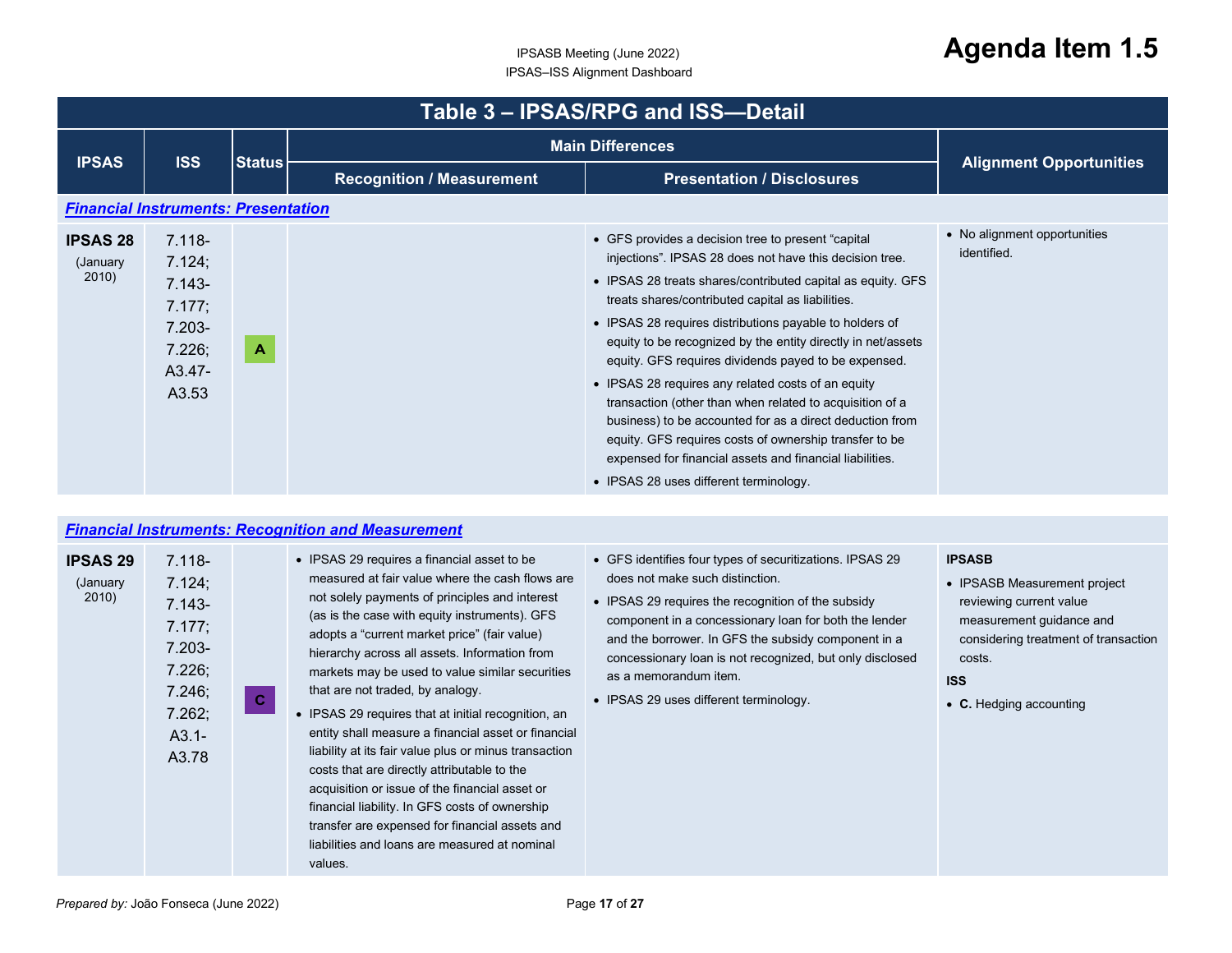<span id="page-17-1"></span><span id="page-17-0"></span>

|                                      | Table 3 - IPSAS/RPG and ISS-Detail         |               |                                                                                                                                                                                                                                                                                                                                                                                                                                                                                                                                                                                                                                                                                                                                                                                                                                                                                                                                                                                                                                                                                                                                                                                                                                                                                                                                                                                                                                                                                                                                                                                                                                                                                                                                                                                                                                               |                                                                                                                                              |                                                                                                                                                                          |  |  |  |
|--------------------------------------|--------------------------------------------|---------------|-----------------------------------------------------------------------------------------------------------------------------------------------------------------------------------------------------------------------------------------------------------------------------------------------------------------------------------------------------------------------------------------------------------------------------------------------------------------------------------------------------------------------------------------------------------------------------------------------------------------------------------------------------------------------------------------------------------------------------------------------------------------------------------------------------------------------------------------------------------------------------------------------------------------------------------------------------------------------------------------------------------------------------------------------------------------------------------------------------------------------------------------------------------------------------------------------------------------------------------------------------------------------------------------------------------------------------------------------------------------------------------------------------------------------------------------------------------------------------------------------------------------------------------------------------------------------------------------------------------------------------------------------------------------------------------------------------------------------------------------------------------------------------------------------------------------------------------------------|----------------------------------------------------------------------------------------------------------------------------------------------|--------------------------------------------------------------------------------------------------------------------------------------------------------------------------|--|--|--|
|                                      |                                            |               | <b>Main Differences</b>                                                                                                                                                                                                                                                                                                                                                                                                                                                                                                                                                                                                                                                                                                                                                                                                                                                                                                                                                                                                                                                                                                                                                                                                                                                                                                                                                                                                                                                                                                                                                                                                                                                                                                                                                                                                                       |                                                                                                                                              |                                                                                                                                                                          |  |  |  |
| <b>IPSAS</b>                         | <b>ISS</b>                                 | <b>Status</b> | <b>Recognition / Measurement</b>                                                                                                                                                                                                                                                                                                                                                                                                                                                                                                                                                                                                                                                                                                                                                                                                                                                                                                                                                                                                                                                                                                                                                                                                                                                                                                                                                                                                                                                                                                                                                                                                                                                                                                                                                                                                              | <b>Presentation /</b><br><b>Disclosures</b>                                                                                                  | <b>Alignment Opportunities</b>                                                                                                                                           |  |  |  |
|                                      | <b>Financial Instruments: Disclosure</b>   |               |                                                                                                                                                                                                                                                                                                                                                                                                                                                                                                                                                                                                                                                                                                                                                                                                                                                                                                                                                                                                                                                                                                                                                                                                                                                                                                                                                                                                                                                                                                                                                                                                                                                                                                                                                                                                                                               |                                                                                                                                              |                                                                                                                                                                          |  |  |  |
| <b>IPSAS 30</b><br>(January<br>2010) | 7.236-<br>7.260;<br>7.262                  | n/a           |                                                                                                                                                                                                                                                                                                                                                                                                                                                                                                                                                                                                                                                                                                                                                                                                                                                                                                                                                                                                                                                                                                                                                                                                                                                                                                                                                                                                                                                                                                                                                                                                                                                                                                                                                                                                                                               | • IPSAS 30 requires<br>different disclosures.<br>• IPSAS 30 uses different<br>terminology.                                                   | • No alignment opportunities identified.                                                                                                                                 |  |  |  |
| <b>Intangible Assets</b>             |                                            |               |                                                                                                                                                                                                                                                                                                                                                                                                                                                                                                                                                                                                                                                                                                                                                                                                                                                                                                                                                                                                                                                                                                                                                                                                                                                                                                                                                                                                                                                                                                                                                                                                                                                                                                                                                                                                                                               |                                                                                                                                              |                                                                                                                                                                          |  |  |  |
| <b>IPSAS 31</b><br>(January<br>2010) | $7.20 - 7.33$ ;<br>$7.64 - 7.73;$<br>7.104 | $\mathbf{E}$  | • In IPSAS 31, an intangible asset is recognized as an asset when, and only<br>when it is probable that the future economic benefits or service potential that<br>are associated with investment property will flow to the entity and the cost or<br>fair value of the investment property can be measured reliably. In GFS, an<br>asset is a store of value representing a benefit or series of benefits accruing to<br>the economic owner by holding or using the resource over a period of time.<br>Only economic assets are recorded in GFS, which are resources over which<br>economic ownership rights are enforced by institutional units, individually or<br>collectively, and from which economic benefits may be derived by their owners<br>by holding them or using them over a period of time.<br>• In IPSAS 31 revaluation model:<br>(a) Increases in the carrying amount of a class of assets are credited<br>directly to revaluation surplus in net assets equity, unless it reverts a<br>revaluation decrease of the same class of assets previously recognized<br>in surplus or deficit; and<br>(b) Decreases in the carrying amount of a class of assets are recognized in<br>surplus or deficit, unless it reduces the credit balance in the revaluation<br>surplus in respect of that class of assets.<br>In GFS, changes in market value are recognized as other economic flows.<br>• IPSAS 31 allows measurement at historical cost and fair value at initial and<br>after recognition. In GFS, assets should be measured at market value. GFS<br>also uses alternative valuation methods, such as: fair value and written-down<br>replacement cost.<br>• In IPSAS 31, transaction costs are included in the measurement of intangible<br>assets at initial recognition. In GFS, ownership transfer costs are expensed. | • IPSAS 31 provides a list<br>of disclosures. GFS<br>does not provide a list of<br>disclosures.<br>• IPSAS 31 uses different<br>terminology. | <b>IPSASB</b><br>• IPSASB Measurement project reviewing<br>current value measurement guidance.<br><b>ISS</b><br>• E. Alignment not achieved on<br>classification of R&D. |  |  |  |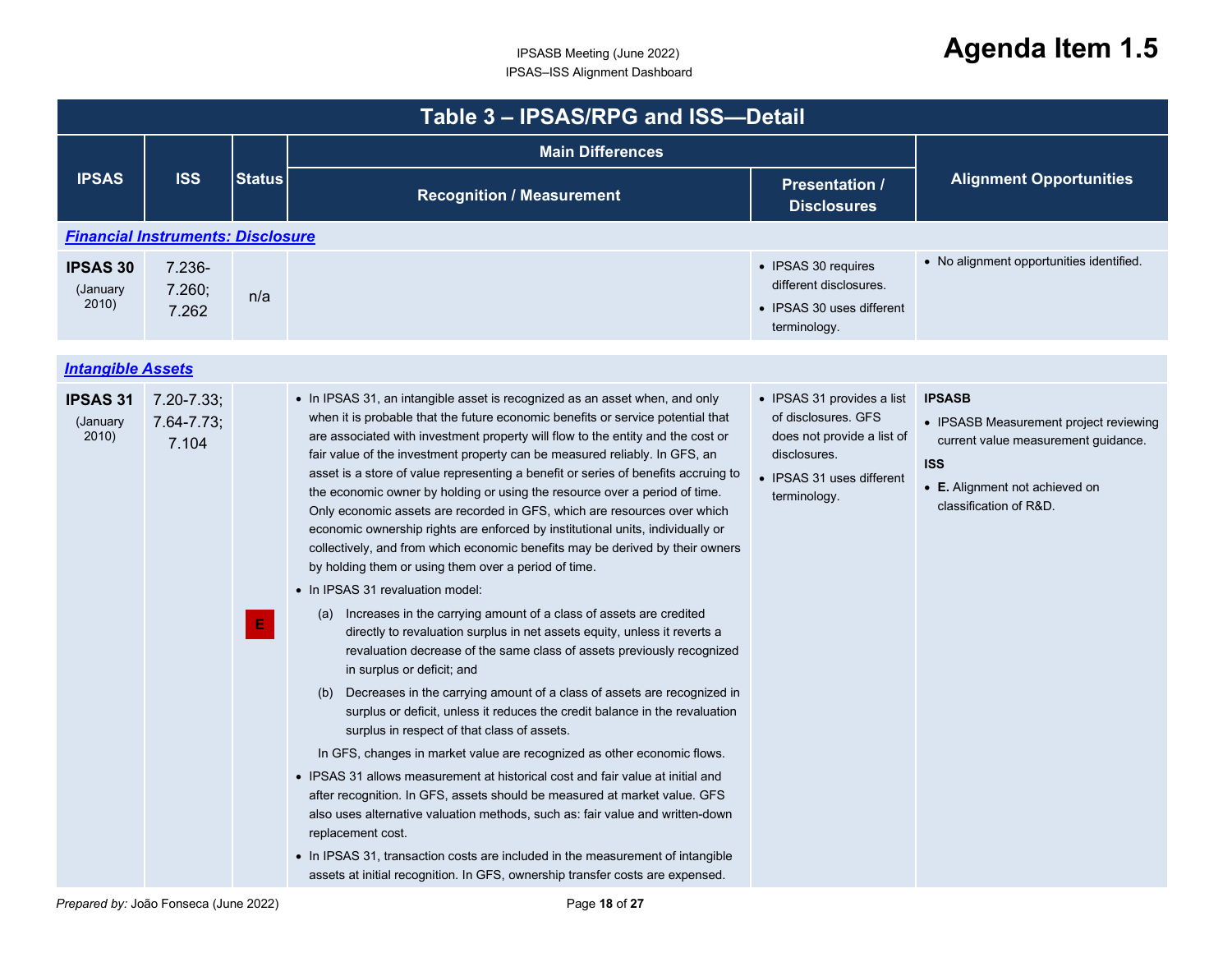<span id="page-18-2"></span><span id="page-18-1"></span><span id="page-18-0"></span>

| Table 3 - IPSAS/RPG and ISS-Detail              |                                      |               |                                                                                                                                                                                                                                                                                                                                                                                                                                                                                                                                                                                                                                                                                      |                                                                                                                                        |                                                                                                                                                                                                            |  |  |
|-------------------------------------------------|--------------------------------------|---------------|--------------------------------------------------------------------------------------------------------------------------------------------------------------------------------------------------------------------------------------------------------------------------------------------------------------------------------------------------------------------------------------------------------------------------------------------------------------------------------------------------------------------------------------------------------------------------------------------------------------------------------------------------------------------------------------|----------------------------------------------------------------------------------------------------------------------------------------|------------------------------------------------------------------------------------------------------------------------------------------------------------------------------------------------------------|--|--|
| <b>IPSAS</b>                                    | <b>ISS</b>                           |               | <b>Main Differences</b>                                                                                                                                                                                                                                                                                                                                                                                                                                                                                                                                                                                                                                                              |                                                                                                                                        |                                                                                                                                                                                                            |  |  |
|                                                 |                                      | <b>Status</b> | <b>Recognition / Measurement</b>                                                                                                                                                                                                                                                                                                                                                                                                                                                                                                                                                                                                                                                     | <b>Presentation / Disclosures</b>                                                                                                      | <b>Alignment Opportunities</b>                                                                                                                                                                             |  |  |
| <b>Service Concession Arrangements: Grantor</b> |                                      |               |                                                                                                                                                                                                                                                                                                                                                                                                                                                                                                                                                                                                                                                                                      |                                                                                                                                        |                                                                                                                                                                                                            |  |  |
| <b>IPSAS 32</b><br>(October<br>2011)            | A4.58-<br>A4.65                      | D             | • IPSAS 32 follows a control based approach to service<br>concession asset recognition. GFS follows a risks and<br>rewards approach to service concession asset recognition<br>• IPSAS 32 identifies two models of service concession<br>arrangements: financial liability model and grant of a right<br>to the operator model. GFS identifies two approaches to<br>public-private partnerships: government gradually builds<br>up a financial claim and the private corporation gradually<br>accrues a corresponding liability and the change of legal<br>and economic ownership from the private unit to<br>government as a capital transfer at the end of the contract<br>period. | • IPSAS 32 provides a list of<br>disclosures. GFS does not provide a<br>list of disclosures.<br>• IPSAS 33 uses different terminology. | 2012 CP / 2020 Status Report Issue #:<br>• C4. Public-private partnerships (PPPs) (e.g.<br>BOOT schemes)<br><b>ISS</b><br>• D. Opportunity to align with a control-based<br>approach to asset recognition. |  |  |
|                                                 |                                      |               | <b>First-time Adoption of Accrual Basis IPSASs</b>                                                                                                                                                                                                                                                                                                                                                                                                                                                                                                                                                                                                                                   |                                                                                                                                        |                                                                                                                                                                                                            |  |  |
| <b>IPSAS 33</b><br>(January<br>2015)            |                                      | n/a           | • Not applicable.                                                                                                                                                                                                                                                                                                                                                                                                                                                                                                                                                                                                                                                                    |                                                                                                                                        |                                                                                                                                                                                                            |  |  |
|                                                 | <b>Separate Financial Statements</b> |               |                                                                                                                                                                                                                                                                                                                                                                                                                                                                                                                                                                                                                                                                                      |                                                                                                                                        |                                                                                                                                                                                                            |  |  |
| <b>IPSAS 34</b><br>(January<br>2015)            |                                      | n/a           | • Not applicable.                                                                                                                                                                                                                                                                                                                                                                                                                                                                                                                                                                                                                                                                    |                                                                                                                                        |                                                                                                                                                                                                            |  |  |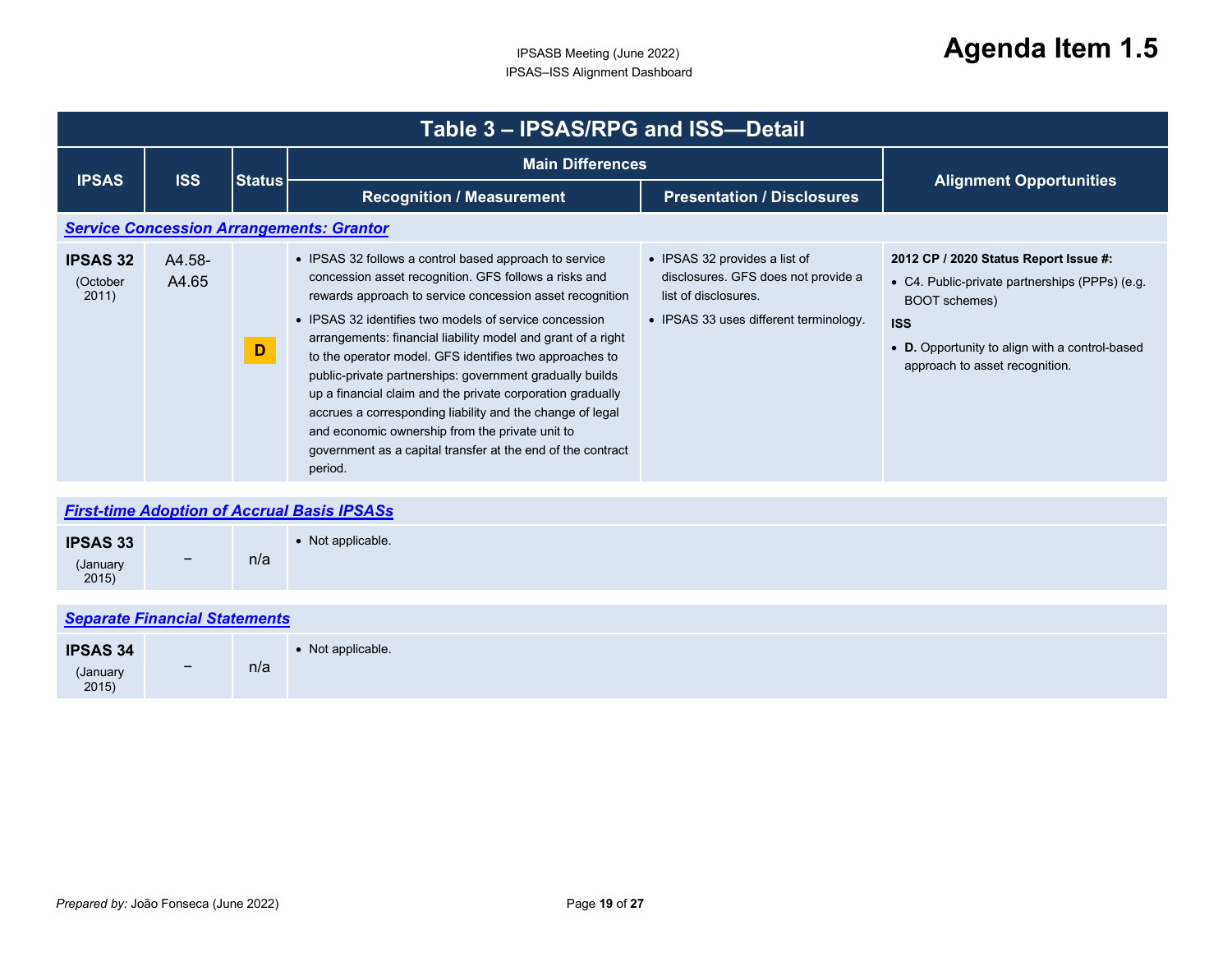## <span id="page-19-1"></span><span id="page-19-0"></span>IPSASB Meeting (June 2022) **Agenda Item 1.5**

|                                          | Table 3 - IPSAS/RPG and ISS-Detail |               |                                                                                                                                                                                                                                                                                                                                                                                                                                                                                                                                                                                                                    |                                                                                                                                                                                                           |                                             |  |  |
|------------------------------------------|------------------------------------|---------------|--------------------------------------------------------------------------------------------------------------------------------------------------------------------------------------------------------------------------------------------------------------------------------------------------------------------------------------------------------------------------------------------------------------------------------------------------------------------------------------------------------------------------------------------------------------------------------------------------------------------|-----------------------------------------------------------------------------------------------------------------------------------------------------------------------------------------------------------|---------------------------------------------|--|--|
| <b>IPSAS</b>                             | <b>ISS</b>                         | <b>Status</b> | <b>Main Differences</b>                                                                                                                                                                                                                                                                                                                                                                                                                                                                                                                                                                                            |                                                                                                                                                                                                           | <b>Alignment Opportunities</b>              |  |  |
|                                          |                                    |               | <b>Recognition / Measurement</b>                                                                                                                                                                                                                                                                                                                                                                                                                                                                                                                                                                                   | <b>Presentation / Disclosures</b>                                                                                                                                                                         |                                             |  |  |
| <b>Consolidated Financial Statements</b> |                                    |               |                                                                                                                                                                                                                                                                                                                                                                                                                                                                                                                                                                                                                    |                                                                                                                                                                                                           |                                             |  |  |
| <b>IPSAS 35</b><br>(January<br>2015)     | $3.152 -$<br>3.166                 | A             | • GFS requires consolidation for the sub-sectors of the public. IPSAS 35 does not<br>require such consolidation.<br>• IPSAS 35 requires that the controlling entity consolidates all controlled entities<br>irrespective of being resident or nonresident or whether they are general<br>government units or public corporations. GFS requires the consolidation of only<br>resident units and distinguishes between government units and public<br>corporations.<br>• [Note: These differences can be managed through limited adjustments at data<br>source level without impact on alignment at Standards level] | • IPSAS 35 uses different<br>terminology.<br>• See IPSAS 22, Disclosure of<br>Financial Information about the<br>General Government Sector to<br>bridge to the ISS reporting on the<br>Government Sector. | • No alignment opportunities<br>identified. |  |  |
|                                          |                                    |               | to contain on the face of a selection and the fact Montcomer                                                                                                                                                                                                                                                                                                                                                                                                                                                                                                                                                       |                                                                                                                                                                                                           |                                             |  |  |

#### *[Investments in Associates and Joint Ventures](#page-1-28)*

| <b>IPSAS 36</b><br>(January<br>2015) | $2.140 -$<br>2.143;<br>A4.40 |     | • IPSAS 36 requires the application of the equity method to recognize and measure investments<br>in associates and joint ventures. In GFS, equity is measured at current market prices if there are<br>no observable market prices. If there are no observable market prices, it is use information from<br>the stock market on a similar listed share or recent transaction price, net asset value, present<br>value/price to earnings ratios, book values reported by enterprises with macro-level adjustments<br>by the statistics compilers, own funds at book value, and apportioning global value.                                                                                                                                                                                                                                                                                                                                                                                                                                                                                                                                                                                 | • IPSAS 36 uses<br>different<br>terminology. | <b>ISS</b><br>• E. Alignment not achieved<br>related to Equity Method |
|--------------------------------------|------------------------------|-----|------------------------------------------------------------------------------------------------------------------------------------------------------------------------------------------------------------------------------------------------------------------------------------------------------------------------------------------------------------------------------------------------------------------------------------------------------------------------------------------------------------------------------------------------------------------------------------------------------------------------------------------------------------------------------------------------------------------------------------------------------------------------------------------------------------------------------------------------------------------------------------------------------------------------------------------------------------------------------------------------------------------------------------------------------------------------------------------------------------------------------------------------------------------------------------------|----------------------------------------------|-----------------------------------------------------------------------|
|                                      |                              | IE, | • In IPSAS 36, under the equity method, on initial recognition the investment in an associate or a<br>joint venture is recognized at cost and the carrying amount is increased or decreased to<br>recognize the investor's share of the surplus or deficit of the investee after the date of<br>acquisition. The investor's share of the investee's surplus or deficit is recognized in the investor's<br>surplus or deficit. Distributions received from an investee reduce the carrying amount of the<br>investment. Adjustments to the carrying amount may also be necessary for changes in the<br>investor's proportionate interest in the investee arising from changes in the investee's equity that<br>have not been recognized in the investee's surplus or deficit. Such changes include those<br>arising from the revaluation of property, plant and equipment and from foreign exchange<br>translation differences. The investor's share of those changes is recognized in net assets/equity<br>of the investor. In GFS, changes in market value of traded shares and changes in the investor's<br>share of the corporation's net worth are recorded as other economic flows. |                                              |                                                                       |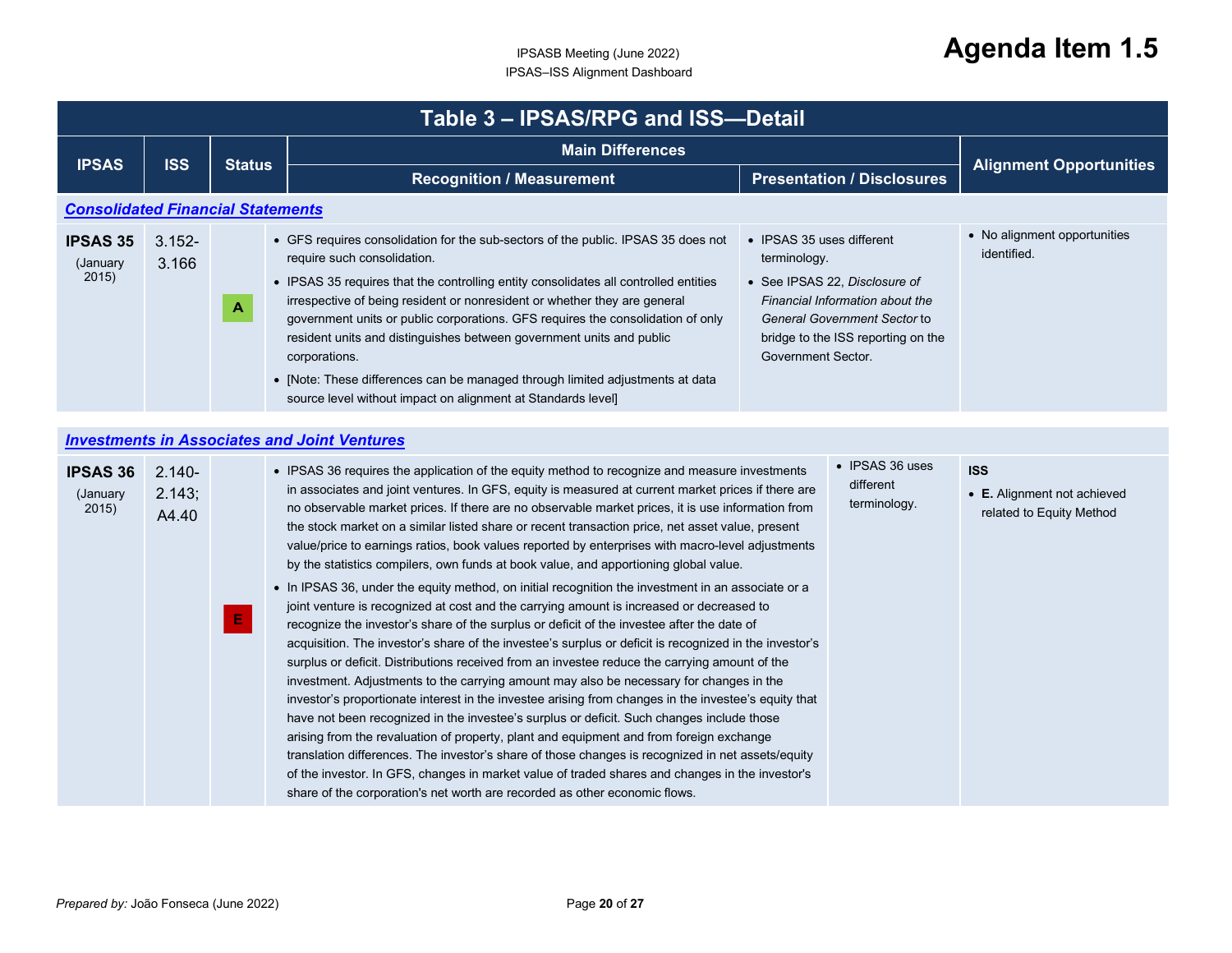<span id="page-20-1"></span><span id="page-20-0"></span>

| Table 3 - IPSAS/RPG and ISS-Detail   |                              |               |                                                                                                                                                                                                                                                                                                                                                                                                                                                                                                                                                                                                                                     |                                                                                                                                                                                                                                                                |                                                                       |  |
|--------------------------------------|------------------------------|---------------|-------------------------------------------------------------------------------------------------------------------------------------------------------------------------------------------------------------------------------------------------------------------------------------------------------------------------------------------------------------------------------------------------------------------------------------------------------------------------------------------------------------------------------------------------------------------------------------------------------------------------------------|----------------------------------------------------------------------------------------------------------------------------------------------------------------------------------------------------------------------------------------------------------------|-----------------------------------------------------------------------|--|
| <b>IPSAS</b>                         | <b>ISS</b>                   | <b>Status</b> | <b>Main Differences</b>                                                                                                                                                                                                                                                                                                                                                                                                                                                                                                                                                                                                             |                                                                                                                                                                                                                                                                |                                                                       |  |
|                                      |                              |               | <b>Recognition / Measurement</b>                                                                                                                                                                                                                                                                                                                                                                                                                                                                                                                                                                                                    | <b>Presentation / Disclosures</b>                                                                                                                                                                                                                              | <b>Alignment Opportunities</b>                                        |  |
| <b>Joint Arrangements</b>            |                              |               |                                                                                                                                                                                                                                                                                                                                                                                                                                                                                                                                                                                                                                     |                                                                                                                                                                                                                                                                |                                                                       |  |
| <b>IPSAS 37</b><br>(January<br>2015) | $2.140 -$<br>2.143;<br>A4.40 | Е             | • GFS classifies joint ventures as market producer or nonmarket producer.<br>IPSAS 37 does not make such distinction.<br>• In GFS, changes in market value of traded shares and changes in the<br>investor's share of the corporation's net worth are recorded as other<br>economic flows.<br>• IPSAS 37 requires that a joint operator to account for joint operations in<br>accordance with the applicable IPSAS and joint ventures as cost,<br>according to IPSAS 29 or using the equity method. GFS requires that<br>changes in the value of assets and liabilities of joint ventures to be<br>recorded as other economic flow. | • IPSAS 37 classifies joint<br>arrangements as joint operation or<br>as a joint venture. GFS classifies<br>joint operations as joint ventures,<br>jointly controlled operations and<br>jointly controlled assets.<br>• IPSAS 37 uses different<br>terminology. | <b>ISS</b><br>• E. Alignment not achieved related<br>to Equity Method |  |

#### *[Disclosure of Interests in Other Entities](#page-1-30)*

| <b>IPSAS 38</b>   |                          |     | Not applicable. |
|-------------------|--------------------------|-----|-----------------|
| (January<br>2015) | $\overline{\phantom{0}}$ | n/a |                 |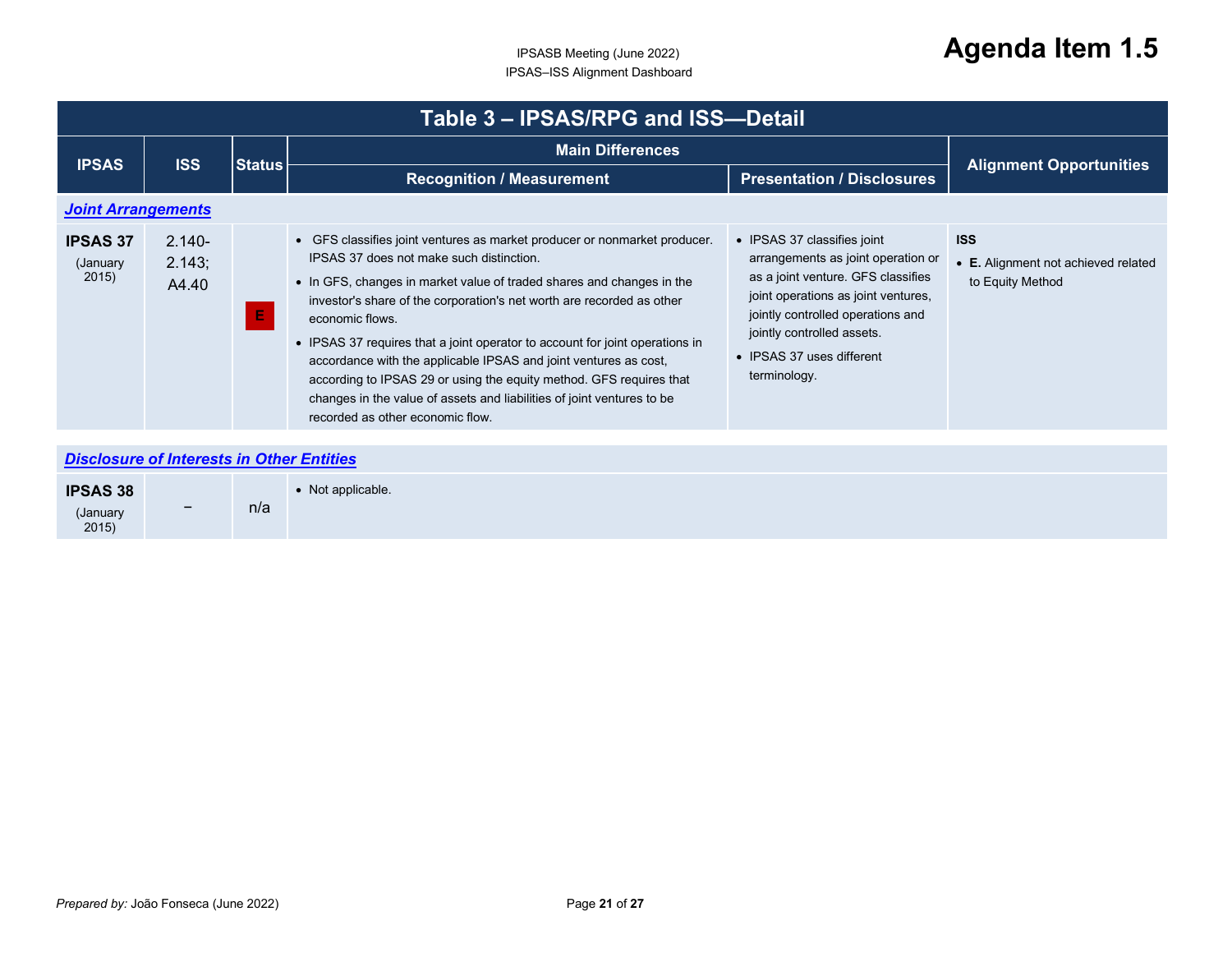<span id="page-21-0"></span>

|                                | Table 3 - IPSAS/RPG and ISS-Detail  |               |                                                                                                                                                                                                                                                                                                                                                                                                                                                                                                                                                                                                                                                                                                                                                                                                                                                                                                                                                                                                                                                                                                                                                                                                                                                                                                                                                                                                                                                                                                                                                                                                                                                                                                                                                                                                                                                                                                                                                                                       |                                                                                                                                                                                                                                                                                                                                                                                                                                                                                                                     |                                                                                                                                                                                                                                                                                                          |  |  |
|--------------------------------|-------------------------------------|---------------|---------------------------------------------------------------------------------------------------------------------------------------------------------------------------------------------------------------------------------------------------------------------------------------------------------------------------------------------------------------------------------------------------------------------------------------------------------------------------------------------------------------------------------------------------------------------------------------------------------------------------------------------------------------------------------------------------------------------------------------------------------------------------------------------------------------------------------------------------------------------------------------------------------------------------------------------------------------------------------------------------------------------------------------------------------------------------------------------------------------------------------------------------------------------------------------------------------------------------------------------------------------------------------------------------------------------------------------------------------------------------------------------------------------------------------------------------------------------------------------------------------------------------------------------------------------------------------------------------------------------------------------------------------------------------------------------------------------------------------------------------------------------------------------------------------------------------------------------------------------------------------------------------------------------------------------------------------------------------------------|---------------------------------------------------------------------------------------------------------------------------------------------------------------------------------------------------------------------------------------------------------------------------------------------------------------------------------------------------------------------------------------------------------------------------------------------------------------------------------------------------------------------|----------------------------------------------------------------------------------------------------------------------------------------------------------------------------------------------------------------------------------------------------------------------------------------------------------|--|--|
|                                |                                     | <b>Status</b> | <b>Main Differences</b>                                                                                                                                                                                                                                                                                                                                                                                                                                                                                                                                                                                                                                                                                                                                                                                                                                                                                                                                                                                                                                                                                                                                                                                                                                                                                                                                                                                                                                                                                                                                                                                                                                                                                                                                                                                                                                                                                                                                                               |                                                                                                                                                                                                                                                                                                                                                                                                                                                                                                                     |                                                                                                                                                                                                                                                                                                          |  |  |
| <b>IPSAS</b>                   | <b>ISS</b>                          |               | <b>Recognition / Measurement</b>                                                                                                                                                                                                                                                                                                                                                                                                                                                                                                                                                                                                                                                                                                                                                                                                                                                                                                                                                                                                                                                                                                                                                                                                                                                                                                                                                                                                                                                                                                                                                                                                                                                                                                                                                                                                                                                                                                                                                      | <b>Presentation / Disclosures</b>                                                                                                                                                                                                                                                                                                                                                                                                                                                                                   | <b>Alignment Opportunities</b>                                                                                                                                                                                                                                                                           |  |  |
| <b>Employee Benefits</b>       |                                     |               |                                                                                                                                                                                                                                                                                                                                                                                                                                                                                                                                                                                                                                                                                                                                                                                                                                                                                                                                                                                                                                                                                                                                                                                                                                                                                                                                                                                                                                                                                                                                                                                                                                                                                                                                                                                                                                                                                                                                                                                       |                                                                                                                                                                                                                                                                                                                                                                                                                                                                                                                     |                                                                                                                                                                                                                                                                                                          |  |  |
| <b>IPSAS 39</b><br>(July 2016) | A2.1-A2.66<br>7.189-7.202:<br>7.261 | $\mathbf{C}$  | • IPSAS 39 apply the net interest approach. GFS reporting guidelines do<br>not apply the net interest approach, but rather recognize the proceeds of<br>fund assets and interest on fund liabilities according to the economic<br>nature of these revenues and expenses. GFS then attributes the<br>property income and the increase in the liability for benefit entitlements<br>due to the passage of time through an entry in "property expense for<br>investment income disbursements". In IPSAS 39, equivalent entries are<br>presented in surplus or deficit.<br>• For autonomous funds recognized outside the employer's accounts,<br>GFS recognizes a claim of the pension fund on the pension manager for<br>deficits of the pension fund in specific circumstances. In these cases,<br>GFS does not require the recognition of an interest expense in the<br>employers' accounts due to the passage of time in recognizing that<br>claim.<br>• In GFS, the pension fund only records actual revenue from transactions<br>such as interest, dividends and rents in the Statement of Operations.<br>• IPSAS 39 disaggregates employee benefits into short-term and long-<br>term employee. GFS does not make such disaggregate and does not<br>require specific disclosures on employee benefits, except for the<br>supplementary table on pension schemes in social insurance specified<br>in the System of National Accounts 2008.<br>• In GFS, the plan assets are generally measured on the same basis as<br>other assets, which is normally market value. Therefore, unlike IPSAS<br>39, no additional calculation to include the discount rate in the plan<br>assets as a whole is necessary to estimate present value. However, in<br>GFS some assets are not measured at market value. This may give rise<br>to different valuations between IPSAS 39 and GFS (for example: loans<br>are measured at nominal value in GFS and usually at amortized cost in<br>IPSAS). | • IPSAS 39 provides a list of<br>disclosures. GFS does not provide a<br>list of disclosures.<br>• In IPSAS 39 any changes in the value<br>of the defined benefit obligation is<br>presented as remeasurements and<br>recognize in net assets/equity. In<br>GFS, any changes in the volume or<br>value of assets that do not result from<br>transactions are recorded in the<br>Statement of Other Economic Flows,<br>which includes the effect of the<br>passage of time.<br>• IPSAS 39 uses different terminology. | <b>ISS</b><br>• C. Alignment opportunity in<br>Presentation, Recognition of<br>defined benefit cost,<br>Measurement of net defined<br>benefit obligation, Recognition<br>and measurement of net<br>interest approach, Actuarial<br>techniques, Components of<br>defined benefit cost, and<br>Terminology |  |  |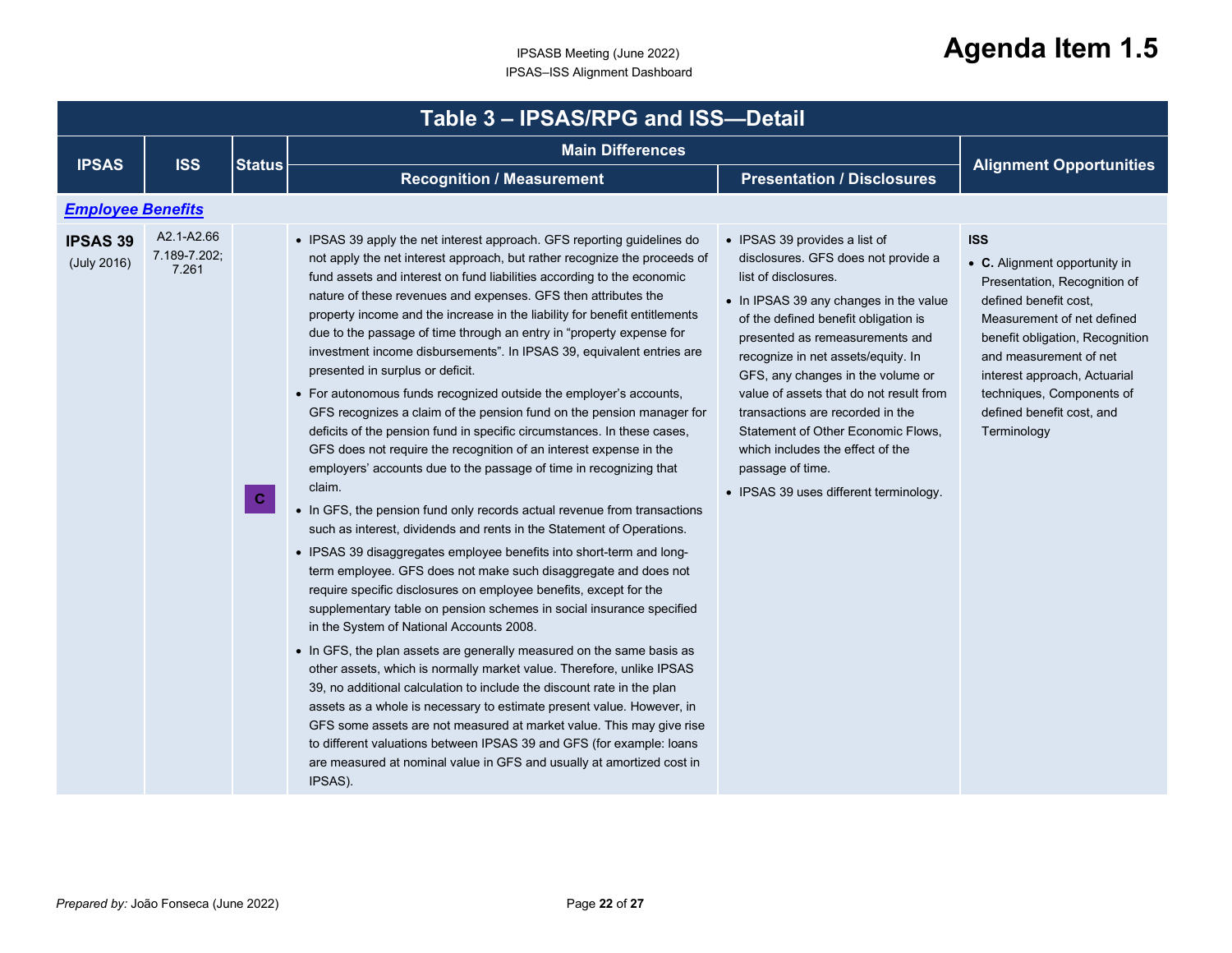<span id="page-22-0"></span>

| Table 3 - IPSAS/RPG and ISS-Detail   |                                   |               |                                                                                                                                                                                                                                                                                                                                                                                                                                                                                                                                                                                                                                                                                                                                                                                                                                                                                                                                                                                                                                                                                                                                                                                                                                                                                                                                                                                                                                                                                                                                                                                                                         |                                                                                                                                                                                                                                                                                                                                                                                                                                                                                                                                                                                                                                                                   |                                                  |  |
|--------------------------------------|-----------------------------------|---------------|-------------------------------------------------------------------------------------------------------------------------------------------------------------------------------------------------------------------------------------------------------------------------------------------------------------------------------------------------------------------------------------------------------------------------------------------------------------------------------------------------------------------------------------------------------------------------------------------------------------------------------------------------------------------------------------------------------------------------------------------------------------------------------------------------------------------------------------------------------------------------------------------------------------------------------------------------------------------------------------------------------------------------------------------------------------------------------------------------------------------------------------------------------------------------------------------------------------------------------------------------------------------------------------------------------------------------------------------------------------------------------------------------------------------------------------------------------------------------------------------------------------------------------------------------------------------------------------------------------------------------|-------------------------------------------------------------------------------------------------------------------------------------------------------------------------------------------------------------------------------------------------------------------------------------------------------------------------------------------------------------------------------------------------------------------------------------------------------------------------------------------------------------------------------------------------------------------------------------------------------------------------------------------------------------------|--------------------------------------------------|--|
| <b>IPSAS</b>                         | <b>ISS</b>                        | <b>Status</b> | <b>Main Differences</b>                                                                                                                                                                                                                                                                                                                                                                                                                                                                                                                                                                                                                                                                                                                                                                                                                                                                                                                                                                                                                                                                                                                                                                                                                                                                                                                                                                                                                                                                                                                                                                                                 |                                                                                                                                                                                                                                                                                                                                                                                                                                                                                                                                                                                                                                                                   | <b>Alignment</b>                                 |  |
|                                      |                                   |               | <b>Recognition / Measurement</b>                                                                                                                                                                                                                                                                                                                                                                                                                                                                                                                                                                                                                                                                                                                                                                                                                                                                                                                                                                                                                                                                                                                                                                                                                                                                                                                                                                                                                                                                                                                                                                                        | <b>Presentation / Disclosures</b>                                                                                                                                                                                                                                                                                                                                                                                                                                                                                                                                                                                                                                 | <b>Opportunities</b>                             |  |
|                                      | <b>Public Sector Combinations</b> |               |                                                                                                                                                                                                                                                                                                                                                                                                                                                                                                                                                                                                                                                                                                                                                                                                                                                                                                                                                                                                                                                                                                                                                                                                                                                                                                                                                                                                                                                                                                                                                                                                                         |                                                                                                                                                                                                                                                                                                                                                                                                                                                                                                                                                                                                                                                                   |                                                  |  |
| <b>IPSAS 40</b><br>(January<br>2017) | 7.113-7.117                       | E.            | • A transaction will occur where a "market unit" is nationalized or privatized<br>(that is, entering government control or leaving it), and the amounts are<br>recorded in GFS as transactions in equity that correspond to the observed<br>transaction price. Any changes in valuation-for example, between the<br>opening balance of a government equity stake and the eventual transaction<br>price–are recorded as revaluation effects, with no impact on government net<br>lending/net borrowing. For amalgamations, the main impact is on the<br>sectorization of the "institutional units". Where the units before<br>amalgamation belonged to the same sector or subsector of general<br>government, the amalgamation will have no impact on the data for that<br>sector or subsector. For example, an amalgamation of two local<br>governments, where both are already classified to the local government<br>sector, would not change results for the local government sector. However,<br>in cases where a unit in one subsector is being amalgamated with a unit in<br>another subsector, the amalgamated units will be removed from the sector<br>they belonged to and be added to the sector of the new amalgamated unit,<br>through a reclassification of the unit (recorded in GFS as an "other volume"<br>change in assets and liabilities"). For example, if a local government unit is<br>amalgamated with a state government, the unit will be reclassified from the<br>local government subsector to the state government subsector. IPSAS 40<br>does not make sectorization of reporting entities. | • IPSAS 40 provides a list of<br>disclosures. GFS does not provide a<br>list of disclosures.<br>• GFS guidelines make a distinction<br>between an acquisition and an<br>amalgamation based on the principle<br>that with an acquisition a transaction<br>occurs, while with an amalgamation<br>just a reclassification of units may<br>occur. IPSAS 40 does not have such<br>distinction.<br>• In GFS, public sector combinations<br>within the same sector or subsector of<br>general government have no impact<br>on the data in GFS. IPSAS 40<br>requires the changes to individual<br>entities to be accounted for.<br>• IPSAS 40 uses different terminology. | • E. Alignment not achieved<br>in amalgamations. |  |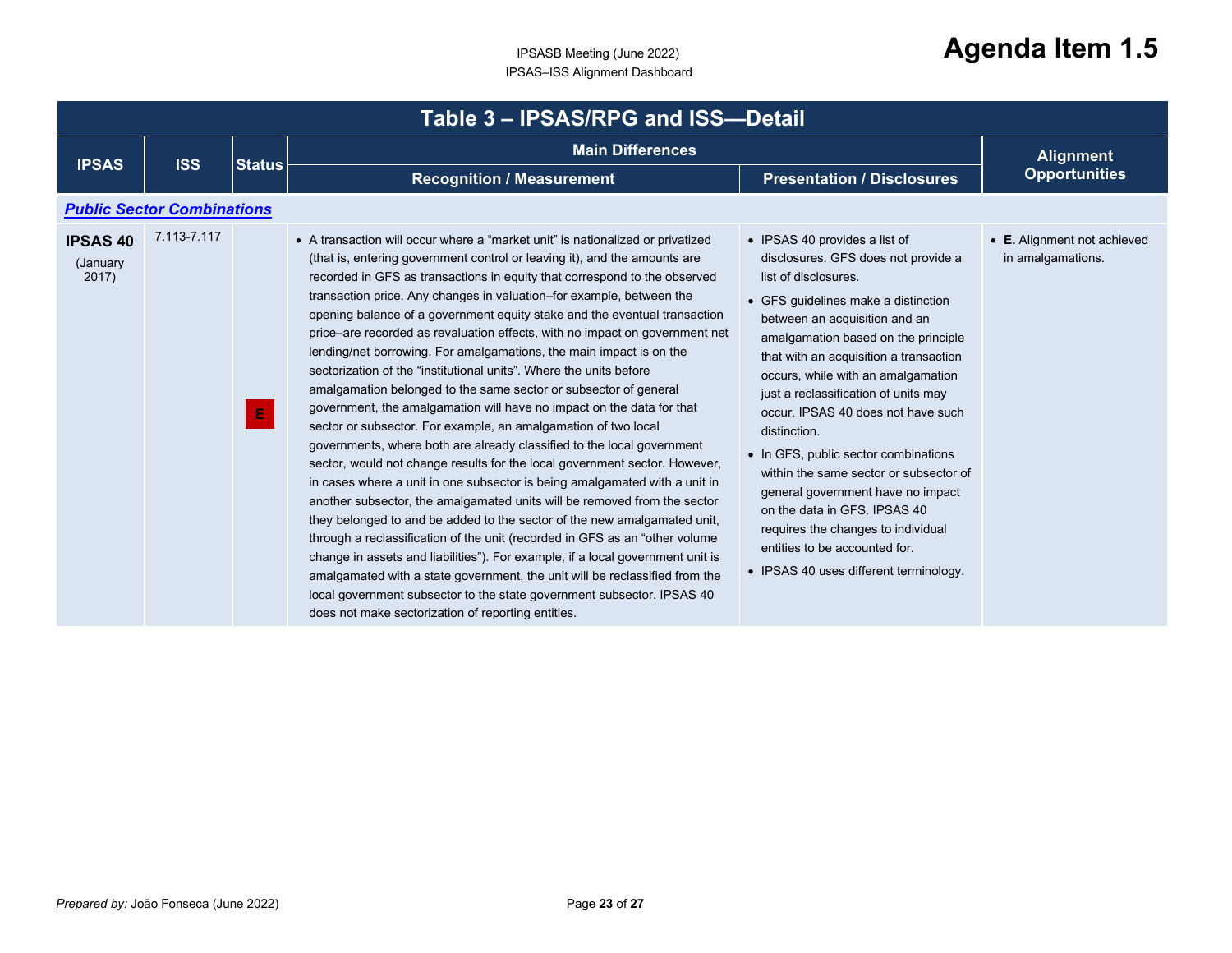<span id="page-23-0"></span>

| Table 3 - IPSAS/RPG and ISS-Detail |                                                                   |               |                                                                                                                                                                                                                                                                                                                                                                                                                                                                                                                                                                                                                                                                                                                                                                                                                                                                                                                                                                                                                                                                                                    |                                                                                                                                          |                                                                                                                                                                                                                                                                                                                                                                                                                                                                                                                                                                                                                                                                                                                                                                                                                                                                                                                                                                                                                                                                     |  |  |  |
|------------------------------------|-------------------------------------------------------------------|---------------|----------------------------------------------------------------------------------------------------------------------------------------------------------------------------------------------------------------------------------------------------------------------------------------------------------------------------------------------------------------------------------------------------------------------------------------------------------------------------------------------------------------------------------------------------------------------------------------------------------------------------------------------------------------------------------------------------------------------------------------------------------------------------------------------------------------------------------------------------------------------------------------------------------------------------------------------------------------------------------------------------------------------------------------------------------------------------------------------------|------------------------------------------------------------------------------------------------------------------------------------------|---------------------------------------------------------------------------------------------------------------------------------------------------------------------------------------------------------------------------------------------------------------------------------------------------------------------------------------------------------------------------------------------------------------------------------------------------------------------------------------------------------------------------------------------------------------------------------------------------------------------------------------------------------------------------------------------------------------------------------------------------------------------------------------------------------------------------------------------------------------------------------------------------------------------------------------------------------------------------------------------------------------------------------------------------------------------|--|--|--|
|                                    | <b>ISS</b>                                                        |               | <b>Main Differences</b>                                                                                                                                                                                                                                                                                                                                                                                                                                                                                                                                                                                                                                                                                                                                                                                                                                                                                                                                                                                                                                                                            |                                                                                                                                          |                                                                                                                                                                                                                                                                                                                                                                                                                                                                                                                                                                                                                                                                                                                                                                                                                                                                                                                                                                                                                                                                     |  |  |  |
| <b>IPSAS</b>                       |                                                                   | <b>Status</b> | <b>Recognition / Measurement</b>                                                                                                                                                                                                                                                                                                                                                                                                                                                                                                                                                                                                                                                                                                                                                                                                                                                                                                                                                                                                                                                                   | <b>Presentation / Disclosures</b>                                                                                                        | <b>Alignment Opportunities</b>                                                                                                                                                                                                                                                                                                                                                                                                                                                                                                                                                                                                                                                                                                                                                                                                                                                                                                                                                                                                                                      |  |  |  |
| <b>Financial Instruments</b>       |                                                                   |               |                                                                                                                                                                                                                                                                                                                                                                                                                                                                                                                                                                                                                                                                                                                                                                                                                                                                                                                                                                                                                                                                                                    |                                                                                                                                          |                                                                                                                                                                                                                                                                                                                                                                                                                                                                                                                                                                                                                                                                                                                                                                                                                                                                                                                                                                                                                                                                     |  |  |  |
| <b>IPSAS 41</b><br>(July 2018)     | $7.118 -$<br>7.124;<br>$7.143 -$<br>7.177.<br>$7.203 -$<br>7.226; | <b>DE</b>     | • IPSAS 41 requires the recognition of the<br>subsidy component in a concessionary loan<br>for both the lender and the borrower. In GFS<br>the subsidy component in a concessionary<br>loan is not recognized, but only disclosed as<br>a memorandum item.<br>• IPSAS 41 requires a financial asset to be<br>measured at fair value where the cash flows<br>are not solely payments of principles and<br>interest (as is the case with equity<br>instruments). GFS adopts a "current market<br>price" (fair value) hierarchy across all<br>assets. Information from markets may be<br>used to value similar securities that are not<br>traded, by analogy.<br>• IPSAS 41 requires that at initial recognition,<br>an entity shall measure a financial asset or<br>financial liability at its fair value plus or<br>minus transaction costs that are directly<br>attributable to the acquisition or issue of the<br>financial asset or financial liability. In GFS<br>costs of ownership transfer are expensed for<br>financial assets and liabilities and loans are<br>measured at nominal values. | • GFS identifies four types of<br>securitizations. IPSAS 41 does not make<br>such distinction.<br>• IPSAS 41 uses different terminology. | <b>ISS</b><br>• D. Alignment opportunity in recognition and measurement.<br>• E. Alignment not achieved in the financial instruments<br>related guidance notes.<br><b>ISS Guidance Notes Relevant for IPSASB</b><br>• D.2 Valuation of unlisted equity in direct investment (Draft<br><b>Guidance Note D.2)</b><br>• D.4 Corporate Inversions (Draft Guidance Note D.4)<br>• D.6 Ultimate Investing Economy (UIE)/Ultimate Host<br>Economy (UHE) and Pass-through Funds (Guidance Note<br>D.6<br>• F.3 Reverse Transactions (Draft Guidance Note F.3)<br>• F.5 Treatment of Credit Default Swaps (Guidance Note<br>F.5<br>• F.8 Valuation of Debt Securities at Both Market and<br>Nominal Value (Guidance Note F.8)<br>• F.9 Valuation of Loans (Fair Value) (Draft Guidance Note<br>F.9<br>• F.10 Treatment of Cash Collateral (Draft Guidance Note<br>F.10<br>• F.14 Treatment of factoring transactions (Draft Guidance<br><b>Note F.14)</b><br>• F.15 Debt Concessionality (Draft Guidance Note F.15)<br>• F.16 Subscription Rights (Draft Guidance Note F.16) |  |  |  |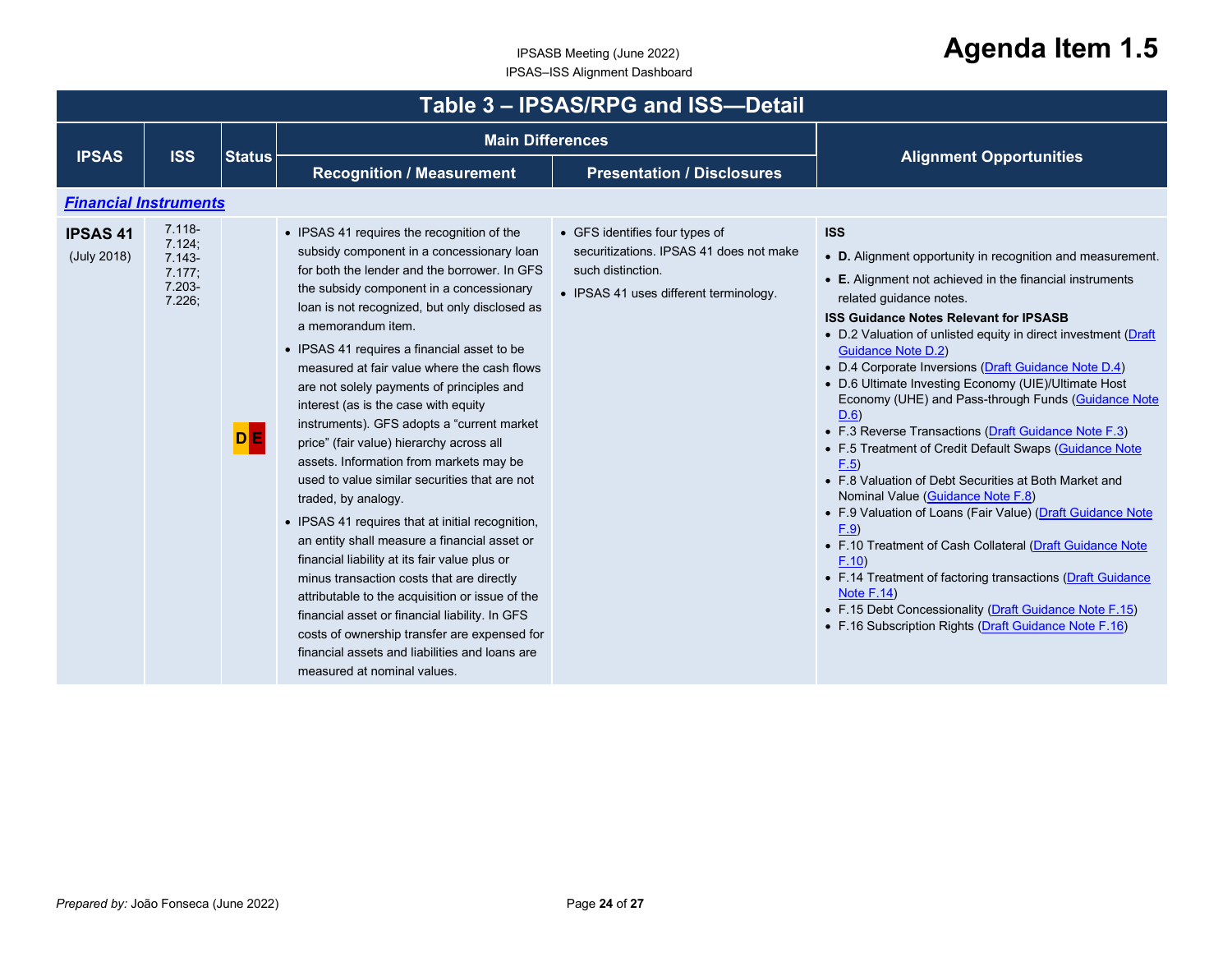<span id="page-24-0"></span>

| Table 3 - IPSAS/RPG and ISS-Detail   |                                     |               |                                                                                                                                                                                                                                                                                                                                                                                                                                                                                                        |                                                                                                                                                                                                                                                                                                                                                                                  |                                                                                                                                                                                                                                                                                                                                                                                                                                                                                                                                                                                                                     |  |  |
|--------------------------------------|-------------------------------------|---------------|--------------------------------------------------------------------------------------------------------------------------------------------------------------------------------------------------------------------------------------------------------------------------------------------------------------------------------------------------------------------------------------------------------------------------------------------------------------------------------------------------------|----------------------------------------------------------------------------------------------------------------------------------------------------------------------------------------------------------------------------------------------------------------------------------------------------------------------------------------------------------------------------------|---------------------------------------------------------------------------------------------------------------------------------------------------------------------------------------------------------------------------------------------------------------------------------------------------------------------------------------------------------------------------------------------------------------------------------------------------------------------------------------------------------------------------------------------------------------------------------------------------------------------|--|--|
| <b>IPSAS</b>                         | <b>ISS</b>                          | <b>Status</b> | <b>Main Differences</b>                                                                                                                                                                                                                                                                                                                                                                                                                                                                                |                                                                                                                                                                                                                                                                                                                                                                                  | <b>Alignment Opportunities</b>                                                                                                                                                                                                                                                                                                                                                                                                                                                                                                                                                                                      |  |  |
|                                      |                                     |               | <b>Recognition / Measurement</b>                                                                                                                                                                                                                                                                                                                                                                                                                                                                       | <b>Presentation / Disclosures</b>                                                                                                                                                                                                                                                                                                                                                |                                                                                                                                                                                                                                                                                                                                                                                                                                                                                                                                                                                                                     |  |  |
| <b>Social Benefits</b>               |                                     |               |                                                                                                                                                                                                                                                                                                                                                                                                                                                                                                        |                                                                                                                                                                                                                                                                                                                                                                                  |                                                                                                                                                                                                                                                                                                                                                                                                                                                                                                                                                                                                                     |  |  |
| <b>IPSAS 42</b><br>(January<br>2019) | A2.1-A2.66;<br>7.261                | $\mathbf{C}$  | • Under IPSAS 42, an entity recognizes a liability for<br>the cash transfers that the entity will make until the<br>next point at which eligibility criteria are required to<br>be satisfied. Generally, no such liability is<br>recognized in GFS for social benefits although<br>liabilities are recorded for funded social insurance<br>schemes.<br>• IPSAS 42 permits relevant social benefits to be<br>recognized and measured using the insurance<br>approach. GFS does not include this option. | • IPSAS 40 provides a list of disclosures. GFS does<br>not provide a list of disclosures.<br>• IPSAS 42 adopts a narrower definition of social<br>benefits than GFS. IPSAS 42 limits its definition of<br>social benefits to cash transfers (including cash<br>equivalents). Under GFS, social benefits can be<br>provided in cash or in kind (for example, health<br>services). | • D. Alignment not achieved in the<br>definition of social benefits.                                                                                                                                                                                                                                                                                                                                                                                                                                                                                                                                                |  |  |
| <b>Leases</b>                        |                                     |               |                                                                                                                                                                                                                                                                                                                                                                                                                                                                                                        |                                                                                                                                                                                                                                                                                                                                                                                  |                                                                                                                                                                                                                                                                                                                                                                                                                                                                                                                                                                                                                     |  |  |
| <b>IPSAS 43</b><br>(January<br>2022) | 7.108, A4.4-<br>A4.17;<br>MGDD VI.2 | <b>AE</b>     | • IPSAS 43 applies a right-of-use model for lessees<br>and a risks and rewards model for lessors, while<br>GFS applies a risks and rewards model for both<br>lessees and lessors.<br>• IPSAS 43 provides an optional recognition<br>exemption for lessees on short-term leases and<br>leases for which the underlying asset is of low value.<br>GFS does not provide such recognition exemption.                                                                                                       | • Under IPSAS 43, lessors classify leases as<br>finance lease or operating lease and lessees do<br>not classify leases as finance lease or operating<br>lease. Under GFS, leases are classified as<br>financial lease, operating lease, or resource lease.<br>• IPSAS 43 provides a list of disclosures. GFS does<br>not provide a list of disclosures.                          | <b>IPSASB</b><br>• A. IPSASB Leases project<br>$\circ$ First phase - IFRS 16 alignment<br>$\circ$ Second phase - Public sector<br>specific issues<br><b>ISS</b><br>• E. Alignment not achieved related to<br>lessee accounting.<br><b>ISS Guidance Notes Relevant for</b><br><b>IPSASB</b><br>• C.5.1 Statistical Impact of the Change<br>in Treatment of Operating Leases in<br><b>Business Accounting (Draft Guidance</b><br>Note C.5.1)<br>• C.5.2. Economic ownership in the<br>context of financial and operating lease<br>transactions pertaining, in particular, to<br>aircrafts (Draft Guidance Note C.5.2) |  |  |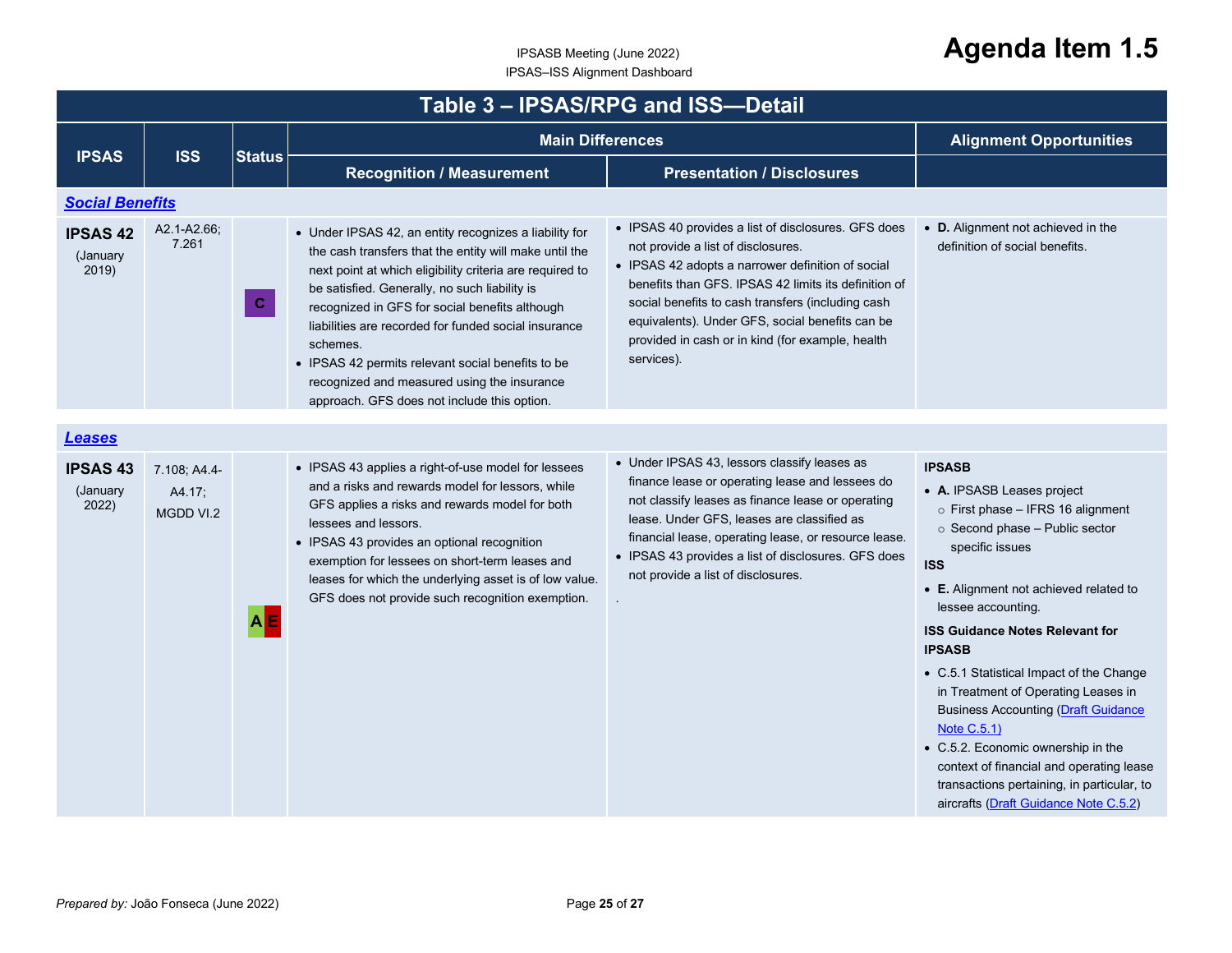<span id="page-25-0"></span>

|                               | Table 3 - IPSAS/RPG and ISS-Detail |               |                                                                                                                                                                                                                                                                                                                                                                                                                                                                                                                                                                                                                                                                                                        |                                                                             |                                                                    |  |  |
|-------------------------------|------------------------------------|---------------|--------------------------------------------------------------------------------------------------------------------------------------------------------------------------------------------------------------------------------------------------------------------------------------------------------------------------------------------------------------------------------------------------------------------------------------------------------------------------------------------------------------------------------------------------------------------------------------------------------------------------------------------------------------------------------------------------------|-----------------------------------------------------------------------------|--------------------------------------------------------------------|--|--|
|                               | <b>ISS</b>                         |               | <b>Main Differences</b>                                                                                                                                                                                                                                                                                                                                                                                                                                                                                                                                                                                                                                                                                |                                                                             | <b>Alignment Opportunities</b>                                     |  |  |
| <b>IPSAS</b>                  |                                    | <b>Status</b> | <b>Recognition / Measurement</b>                                                                                                                                                                                                                                                                                                                                                                                                                                                                                                                                                                                                                                                                       | <b>Presentation / Disclosures</b>                                           |                                                                    |  |  |
|                               |                                    |               | <b>Non-Current Assets Held for Sale and discontinued Operations</b>                                                                                                                                                                                                                                                                                                                                                                                                                                                                                                                                                                                                                                    |                                                                             |                                                                    |  |  |
| <b>IPSAS 44</b><br>(May 2022) | n/a                                | E             | • GFS uses market value as the general valuation<br>approach for all assets. Under IPSAS 44, a non-<br>current asset (or disposal group) classified as held<br>for sale is measured at the lower of its carrying<br>amount and fair value less costs to sell. Market<br>value can be used as a technique for estimating fair<br>value under IPSAS.<br>• Under IPSAS 44, a non-current asset (or disposal<br>group) is classified as held for sale when it is<br>available for immediate sale in its present condition,<br>and its sale is highly probable, subject only to terms<br>that are usual for sales of such assets (or disposal<br>groups). GFS does not have this type of<br>classification. | • IPSAS 44 includes disclosure requirements that<br>are not present in GFS. | • E. Fundamental differences on<br>classification and measurement. |  |  |